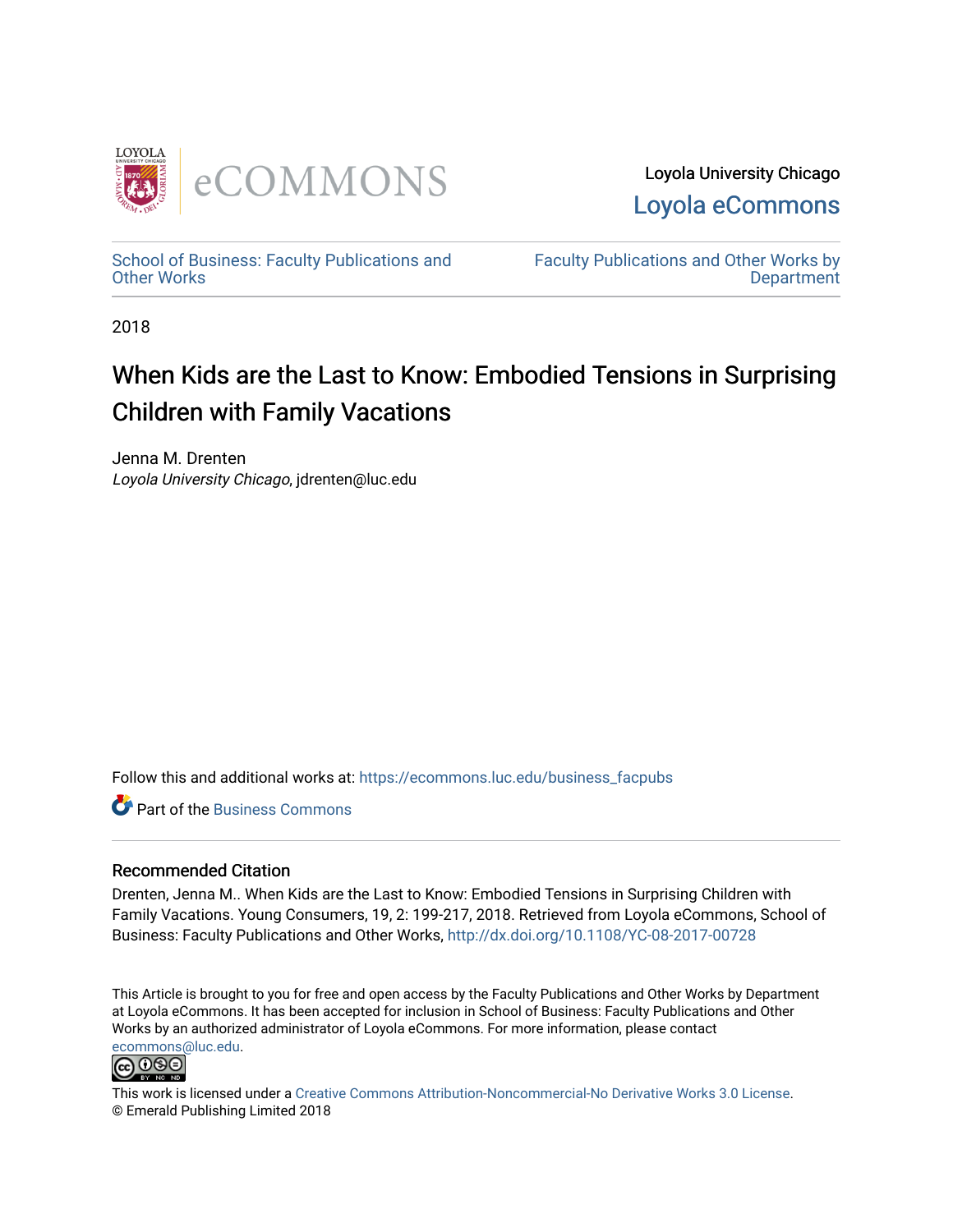**Citation:** Drenten, Jenna. "When kids are the last to know: embodied tensions in surprising children with family vacations." *Young Consumers*, vol. 19, no. 2, 2018, pp. 199-217.

# **When Kids are the Last to Know:**

# **Embodied Tensions in Surprising Children with Family Vacations**

## **ABSTRACT**

**Purpose—**Surprise family vacations have become increasingly prevalent in today's digitally mediated consumer culture. Drawing on a performance based view of tourism, this article explores the performance practices and embodied experiences by which young consumers are the recipients of last-minute surprise vacations.

**Methodology**— YouTube offers a space for examining surprise family vacations, as captured in real-time by consumers. The visual elements and verbal discourses of 139 surprise family vacation reveal videos were analyzed using a hermeneutical approach.

**Findings**— Findings suggest surprise family vacations are characterized by three performance practices in which embodied tensions arise between normative expectations and unanticipated experiences: executing the reveal (scripted act versus improvised act), announcing the destination (absolute ideal versus relative ideal), and reacting to the surprise (initial acceptance versus initial rejection).

**Research implications**—By exploring a phenomenon in which children's anticipation for a vacation is largely absent or limited, surprise family vacations reveal culturally idealized norms and performative practices in family tourism. Positioning a family vacation as an offering or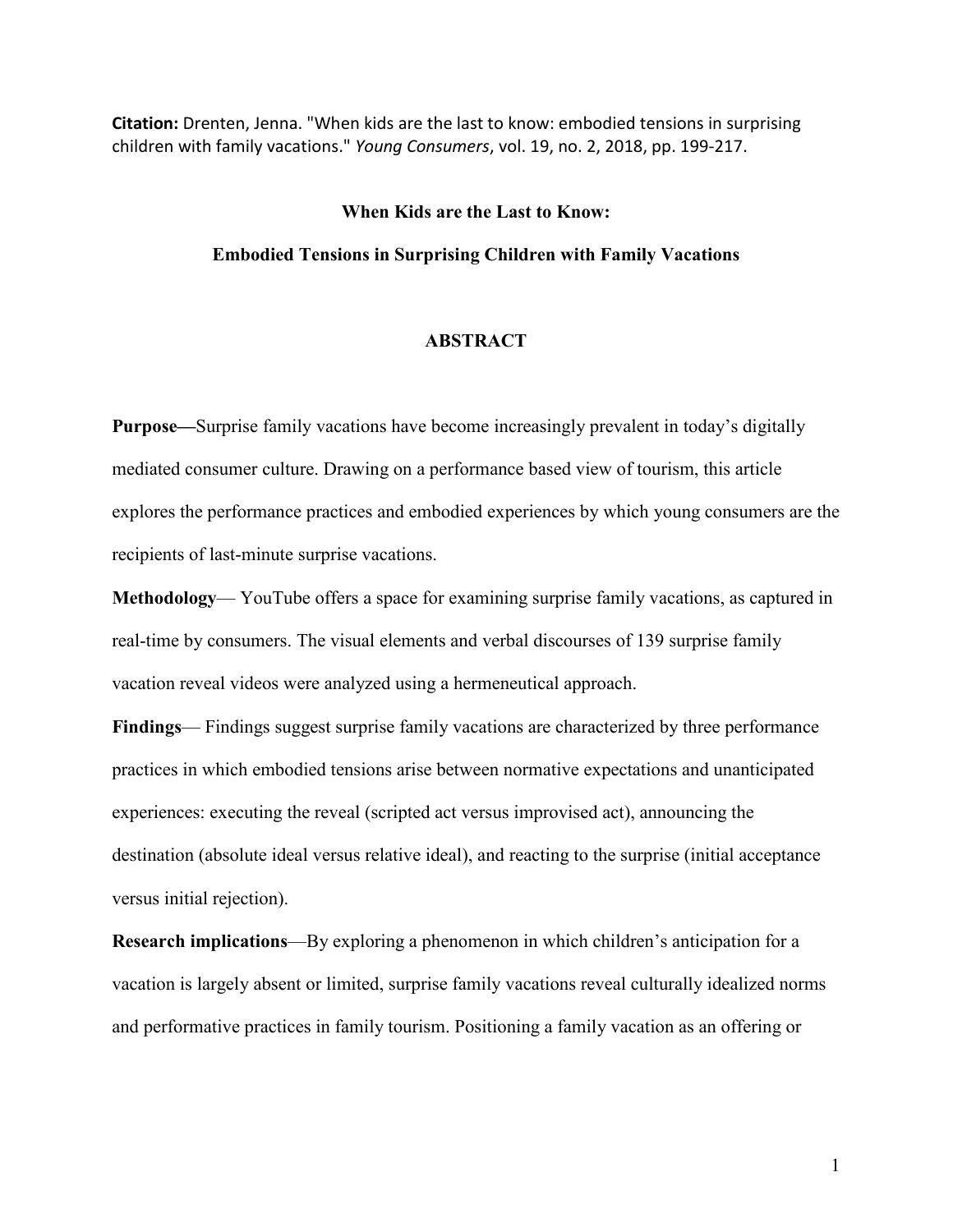surprise *for* the children is distinct from previous research, which suggests family vacations are co-created. Children of all ages experience tourism-related stresses and anxieties.

**Practical implications**— The primary practical contribution for marketers lies in revealing how the material and performative practices of a family vacation begins even before a family enters its tourist destination. Service providers and retailers may provide offerings for families to support surprise family vacations, particularly in an increasingly digital culture. The study also reveals opportunities for parents to strategically discuss surprise vacations with their kids.

**Originality/Value—** This study captures the liminal moment in which a child's tourism journey begins. By utilizing YouTube as a resource for digital ethnography, researchers can better understand how families discuss, negotiate, and mediate tourism-oriented concepts, through their lived experiences.

**KEYWORDS:** family tourism, surprise family vacation, performance, anticipation, YouTube, family decision making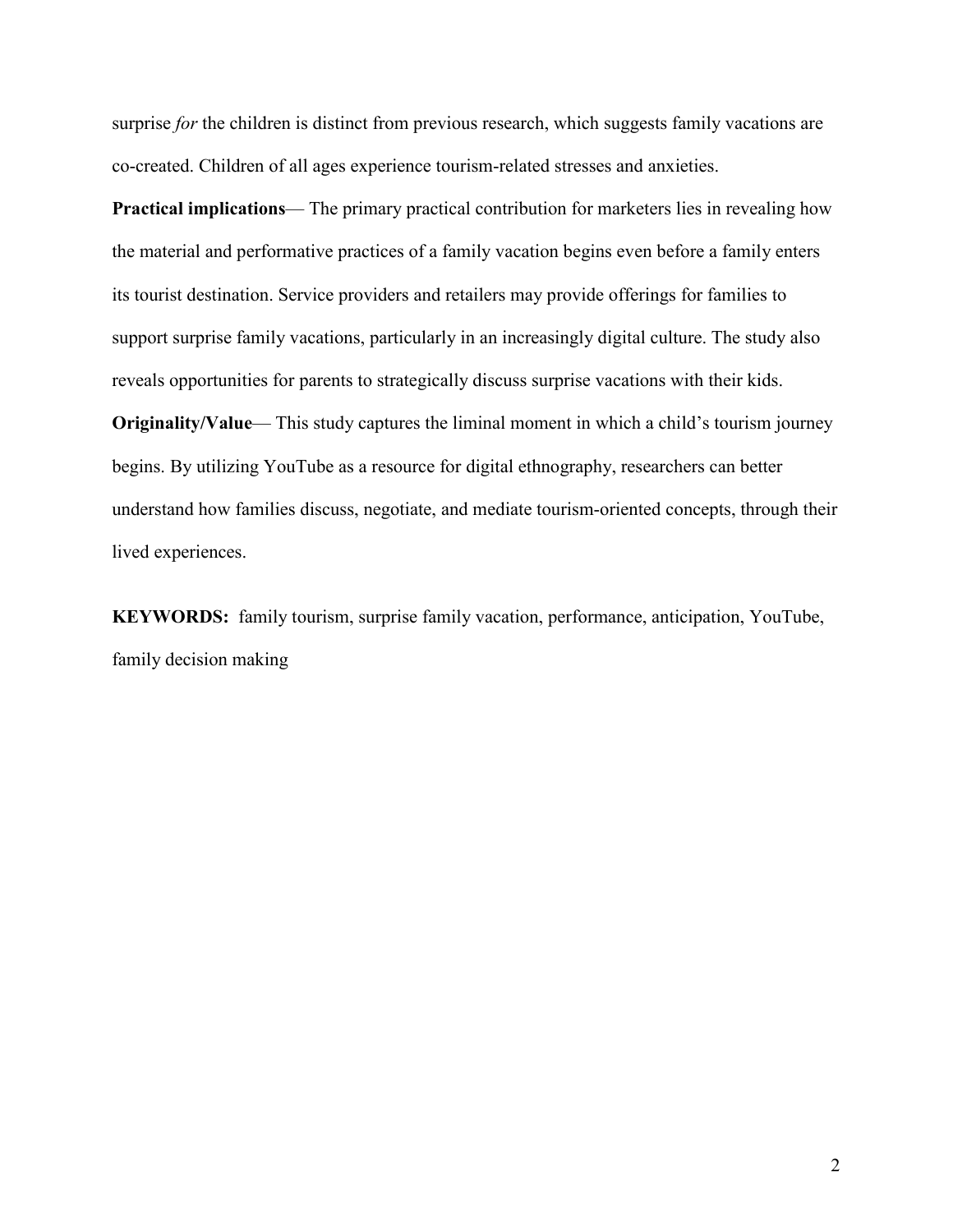#### **When Kids are the Last to Know:**

#### **Embodied Tensions in Surprising Children with Family Vacations**

*Anticipation is part of the joy of a family vacation. You tell the kids, you plan the trip, you talk about how much you're looking forward to it. But there's another way to travel: Plan the whole thing in secret, then spring it on the kids once you're in the car and on the road. These five tips are all but guaranteed to give you the gift of shrieks of joy the minute the kids discover they are going on a surprise vacation!* (Topinka, 2015)

Social media is flooded with videos of crying, screaming, often perplexed children who have just been surprised with a family vacation. These feel-good, entertaining videos are commonplace today. With nearly 16 million views on YouTube, the most popular and famous 'vacation reveal' video is "Lily's Disneyland Surprise….AGAIN!" (Hastings, 2013). The video features two young girls, Lily (age 8) and Chloe (age 2), in the backseat of their family car on the way to Lily's school one morning. Their father drives as their mother films the two girls from the passenger's seat. Lily laments about having to go to school, when suddenly—they pass her school. They pull over to the side of the road, and surprise: the girls' mom reveals they are skipping school and going on a three-day vacation to Disneyland. Lily cries tears of joy as her younger sister, Chloe, remains skeptical (see Figure 1). Lily cries tears of joy as her younger sister, Chloe, remains skeptical [\(www.youtube.com/watch?v=NGhuLkjl4iI\)](http://www.youtube.com/watch?v=NGhuLkjl4iI). Lily and Chloe's divergent reactions illustrate children's nuanced experiences as they unexpectedly and instantly become participants in family tourism.

Surprise family vacations are not a new phenomenon—they predate social media and online consumer culture; however, surprise vacation reveal videos have become a mainstay in today's socially mediated culture. A search on YouTube for "surprise trip for kids" yields nearly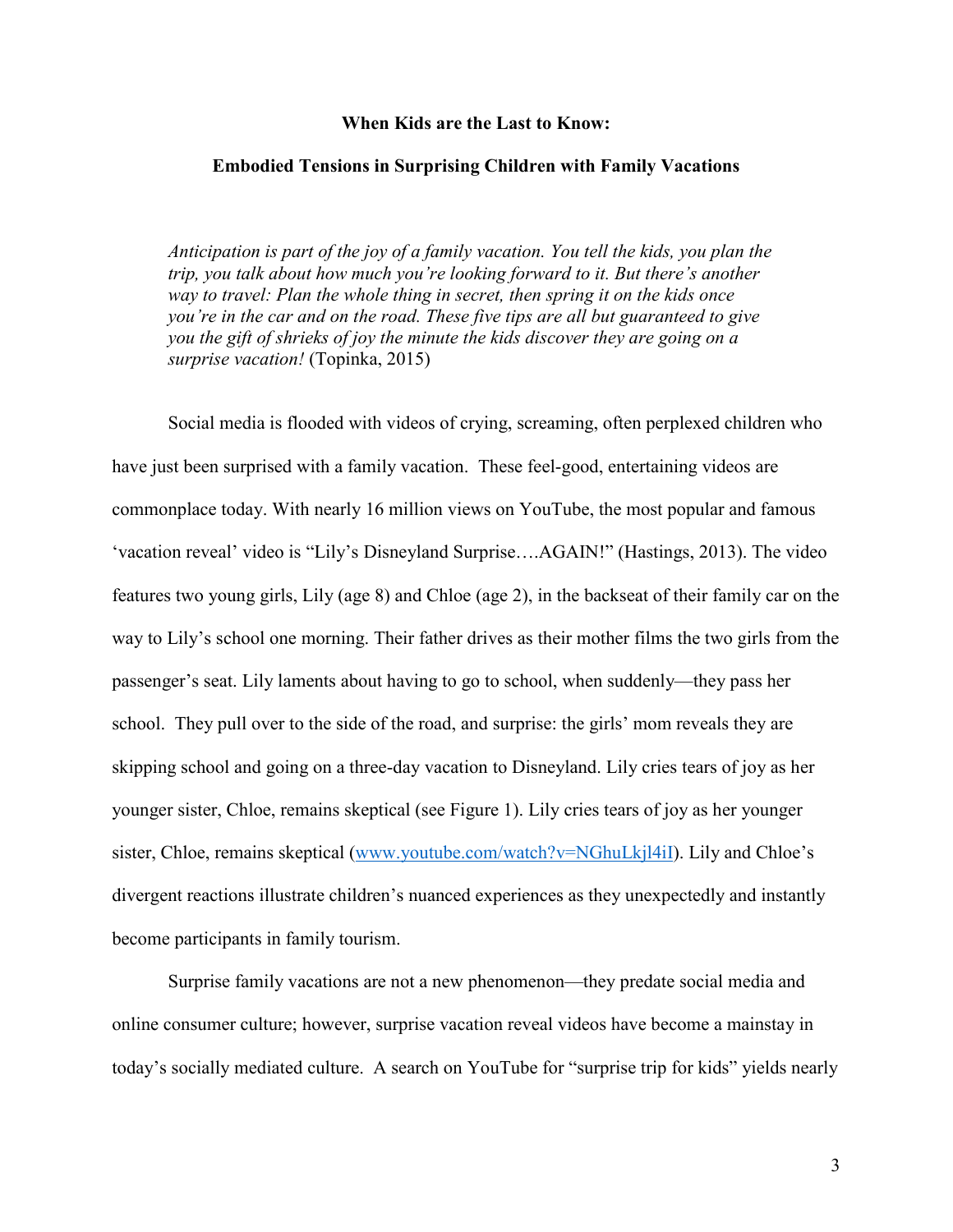5 million video results. The trend is further reinforced in the marketplace through travel services like Pack  $Up + Go$ , which offers family-friendly weekend getaways to mystery destinations, and websites like Etsy and Pinterest, which promote products used to facilitate vacation reveals (e.g., printable scavenger hunt clues, customized surprise vacation puzzles).

Previous research suggests children can act as co-decision makers in the family vacation planning process (Gram, 2007); however, in the case of surprise family trips, children are the last to know. That is, children are not directly involved in pre-vacation consumption choices. Surprise family vacations are unique in that children are not co-decision makers; rather, they are positioned as both the impetus for and the recipients of the family trip. The rise in popularity of surprise vacation reveal videos offers an opportunity to explore the performance of and potential tradeoffs in surprising children with family vacations.

Drawing on a conceptual lens of performance, the goal of this research is to examine the practices by which surprise family vacations are enacted and how such experiences might give rise to embodied tensions. The study uses a unique qualitative approach of digital ethnography, in which 139 surprise vacation reveal videos were collected via YouTube and analyzed. Reveal videos document young consumers' experiences as their parents announce an unexpected trip. Thus, this study captures the liminal moment in which a child's tourism journey begins. In contributing to the literature on family consumption in tourism, findings suggest surprise family vacations are characterized by three performance practices in which embodied tensions arise between normative expectations and unanticipated experiences: executing the reveal (tension between scripted act versus improvised act), announcing the destination (tension between absolute ideal versus relative ideal), and reacting to the surprise (tension between initial acceptance versus initial rejection). Implications are offered for marketers to responsibly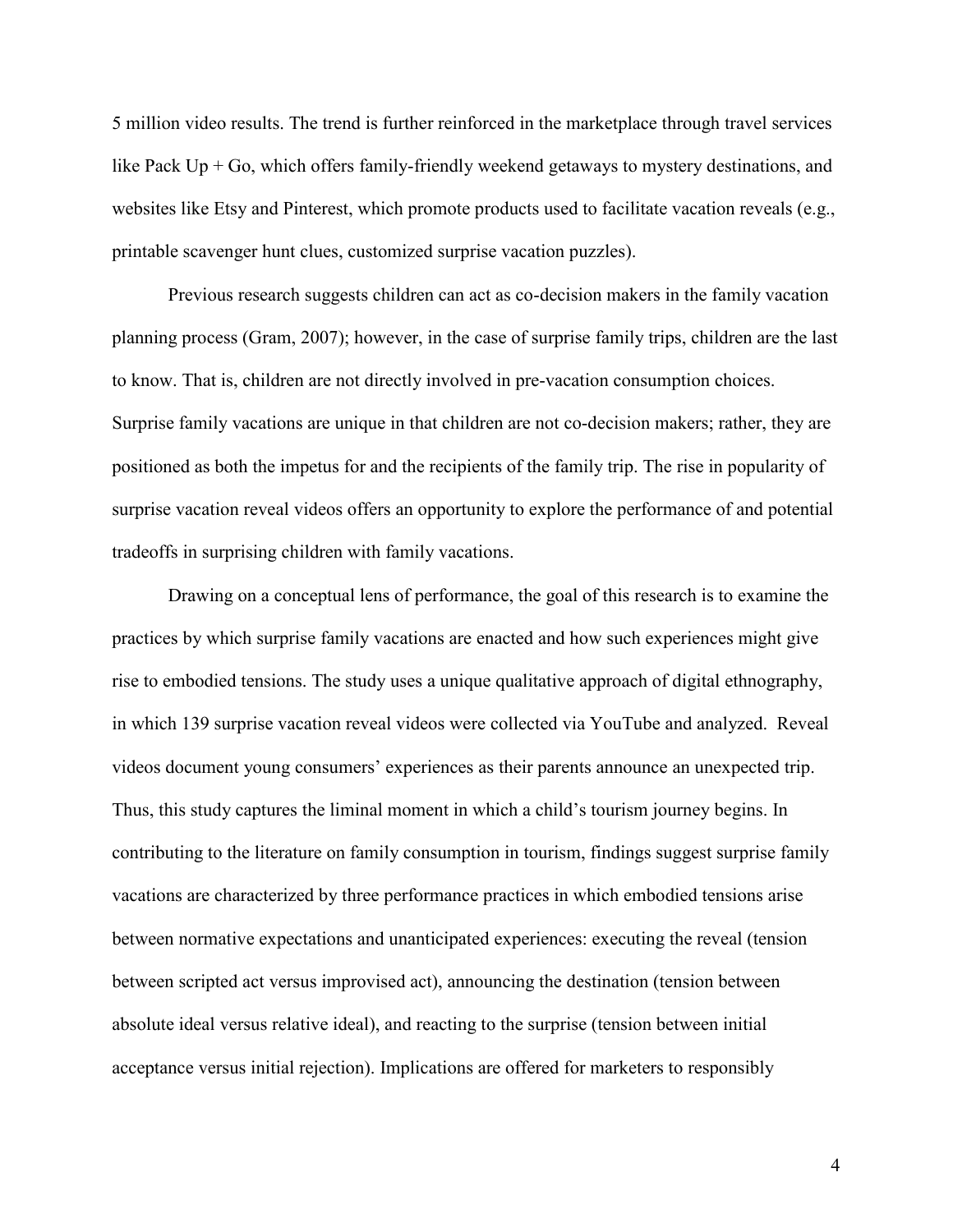leverage surprise family vacation performance practices and for families to avoid embodied tensions. Methodological and future research opportunities are also presented.

#### **CONCEPTUAL FOUNDATION**

#### *Co-created Family Tourism and Surprise Family Vacations*

Cultural parenting practices have shifted toward a more collaborative, democratic, and child-centered style, which has permeated how families approach tourism decisions (Schänzel and Yeoman, 2015). Young consumers actively voice their tourism preferences and expect their opinions to be taken seriously. In turn, driven by a desire to create positive memories through experiential quality time, parents are motivated to meet their children's needs (Li, Wang, Xu, and Mao, 2017). Families seek child-friendly destinations (e.g., zoos, Therkelsen and Lottrup, 2015), child-friendly amenities (e.g., swimming pools, theme parks, Thornton, Shaw, and Williams, 1997), and child-friendly activities (e.g., dress-up play, arts and crafts, Khoo-Lattimore, Prayag, and Cheah, 2015). Early family tourism research asserted that children merely conform to their parents' wishes (Foxman, Tansuhaj, and Ekstrom, 1989). However, children are increasingly recognized as co-creators, rather than passive participants in the family tourism experience (Therkelson, 2010; Thornton et al., 1997; Aleti Watne, Brennan, and Winchester, 2014). In surveying museum visitors, Wu, Holmes, and Tribe (2010) find parents include their children in tourism decisions through various strategies, including offering a range of options (e.g., Do you want to go to the park, to the library, or to the museum?), soliciting ideas from kids (e.g., What do you want to do today?), and taking a family vote.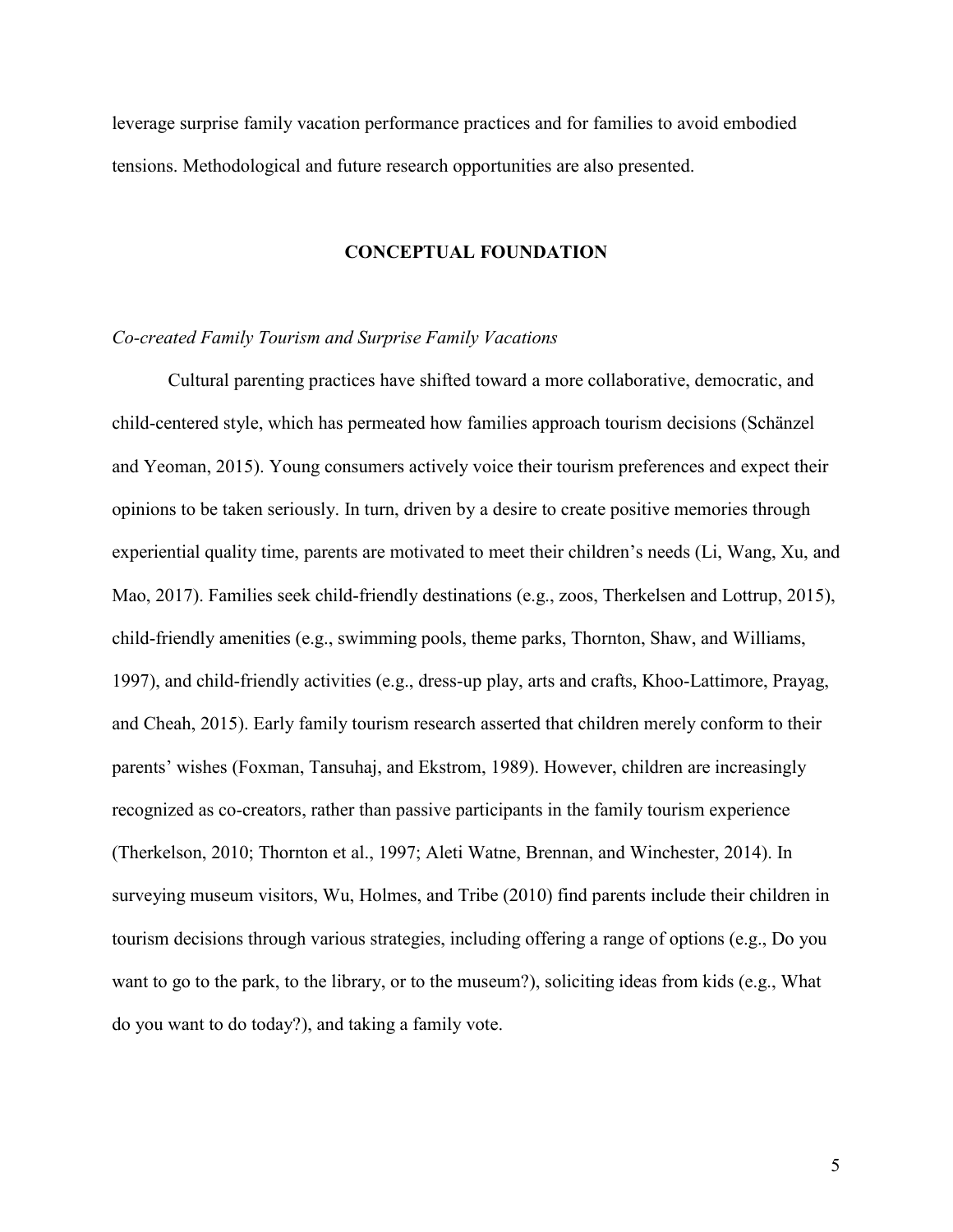In contrast to a collaborative, co-creation perspective of tourism, surprise family vacations are unique because children are purposefully excluded from the trip planning process. Surprise family vacations are positioned as gifts *for* the children. When receiving tangible surprise gifts, children may feel disappointed by unwanted gifts but are socialized to control their emotions—because after all, they should be grateful (Kieras, et al., 2005). Similarly, the underlying assumption in surprise family vacations is that children will be thrilled by the surprise and eager to go on a vacation. But what happens when children, lacking the opportunity and/or ability to anticipate a pending vacation, react differently than expected? Research suggests family vacations can be particularly straining as parents and children may have conflicting desires (e.g., relaxation versus play; Gram, 2005), especially in families with young children (Backer and Schänzel, 2013). In studying how adolescents manage vacation-oriented conflict with their parents, Singh and Nayak (2014) assert teenage consumers are "no longer submissive to parental choices" and "want to […] be a part of the planning process" (p. 89). Yet, a dearth of research examines children's lived experiences of vacation-related stresses or emergent conflict, in situ.

Surprise vacation reveal videos capture the moment in which such conflict may emerge when a child suddenly discovers he or she will be going on vacation. In today's digitallymediated culture, the prevalence of surprise family vacation videos is exacerbated by parents' willingness to engage in 'sharenting,' or sharing the day-to-day details of their children's lives (Steinberg, 2016). Using performance theory as a metaphorical lens through which to examine surprise family vacation reveals, this study aims to explore families' practices and children's embodied experiences as they become tourists.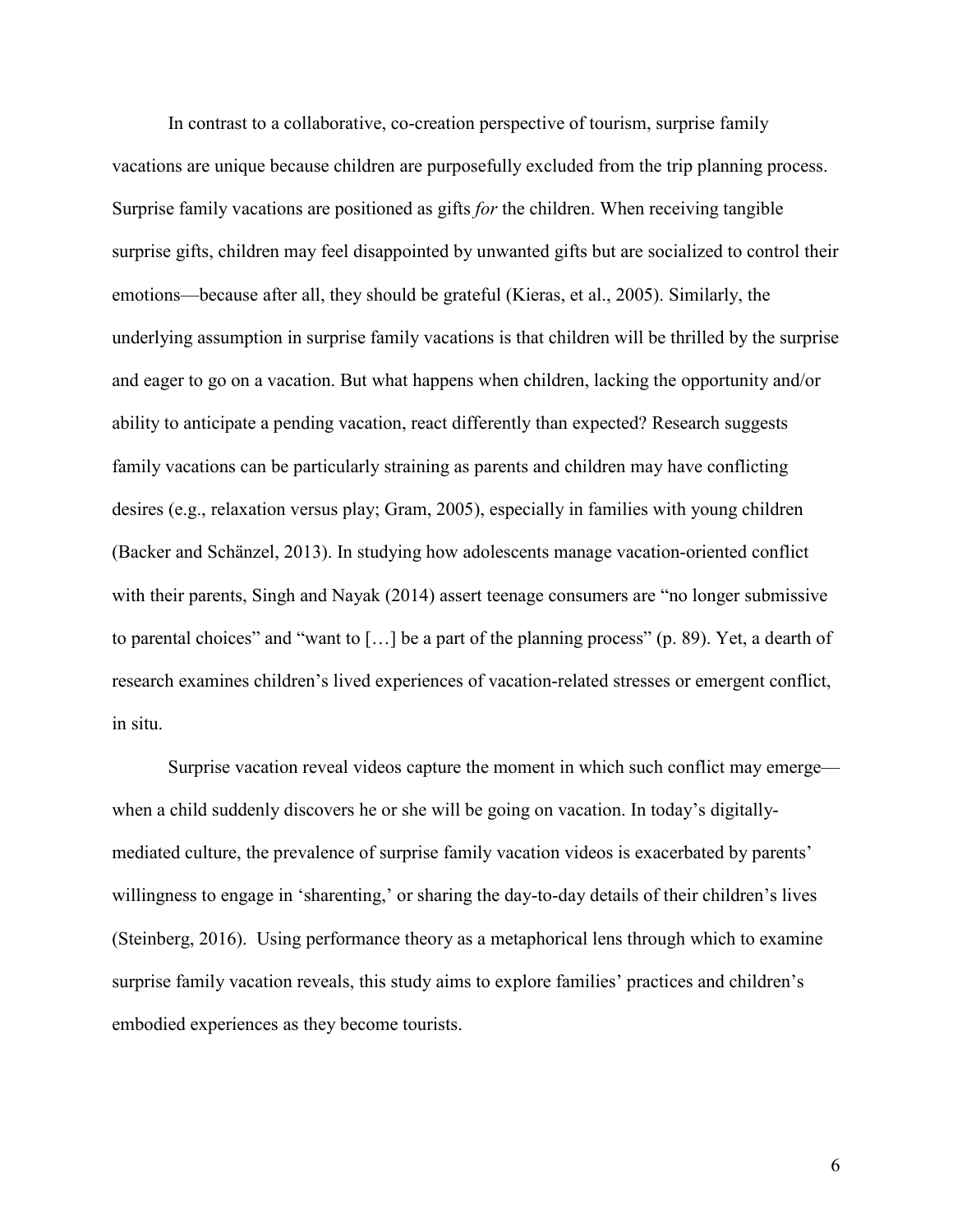# *Performance Theory in Tourism*

Tourism is increasingly recognized as a performance-oriented process by which consumers co-create meaning, as their travel experiences intersect with their daily lives (Bærenholdt, et al., 2017; Coleman and Crang, 2002; Edensor, 2000). Drawing primarily on Goffman's (1959) dramaturgical framework, scholars have theorized tourism as a performance and explored the performativity involved in tourism related contexts, from hotel room attendants find dignity through performing their daily tasks (Kensbock, Jennings, Bailey, and Patiar, 2016) to how cruise ship passengers perform expectations of escapism (Kang, Manthiou, Kim, and Hyun, 2015). Goffman (1959) suggests all social life and social interactions take place on a metaphorical stage upon which people play strategic roles, deliver culturally scripted lines, and perform with an imagined audience in mind. Through their actions and discourses, both tourists and tourism service providers enact embodied practices and articulate shared meanings related to tourism. For instance, tourist photography is a type of performance as tourists take stylized selfies at museums to embed themselves in the focal attractions (e.g., interacting with the artwork) and capture unexpected versions of themselves (e.g., strange faces and poses; Dinhopl and Gretzel, 2016). Specifically, in the context of family tourism, family members hug or stand close to one another in photographs, thus performing societal expectations of closeness and intimacy among family members (Larsen, 2005).

In tourism studies, the notion of performance "is concerned with exploring in detail how tourists, as creative and expressive beings, plan their journeys, 'do' things, experience and exhibit, how they in part *produce* and *circulate* experiences" (Ek, et al., 2008, p. 126). Larsen and Urry (2011) identify several key characteristics of the performance perspective in tourism research. First, performance research emphasizes touristic experiences and enactments (i.e., what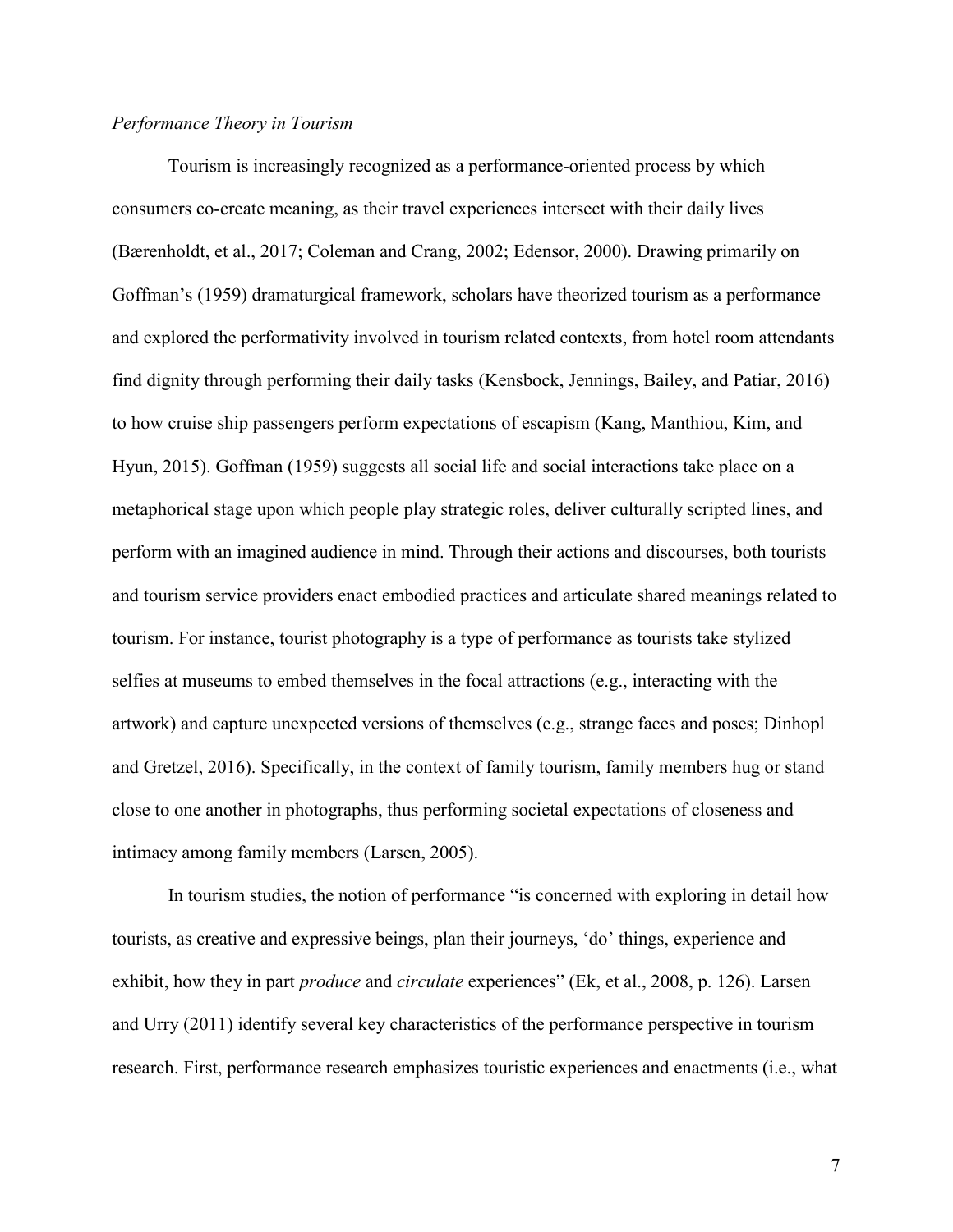tourists do). The emphasis is placed heavily on embodied experience of being a tourist. In his ethnographic study of tourists on Halloween holiday in Transylvania, Romania, Light (2009) describes the embodied tourist experience of exploring the "Castle Dracula," a hotel inspired by *Dracula*. By roaming the hallways, climbing the multitude of staircases, and even spending a night in the hotel, "tourists were not simply encountering Transylvania – instead they were performing a Transylvania as they imagined it to be" (Light, 2009, p. 240). Second, tourists' social interactions are initially scripted and staged, based on societal norms and expectations, with adjustments made as the performance unfolds. Tourists adapt to changes in the script or setting, underscoring the fluid nature of the performance itself. Larsen and Urry (2011, p. 1113) theorize "performance as a form of playful ritualised behavior," which is "partly constrained and partly innovative." Third, tourist places are fluid and are inclusive of the daily tools and tasks that support tourist performances. For instance, a tourist may frequent a tanning salon in preparation for a tropical vacation. The tanning salon is then part of the tourism performance. Consumers do not become tourists only when they step foot onto an airplane or arrive at a museum. Rather, they perform tourism practices cyclically—before, during, and after each tourism-oriented event. Tourism is a malleable experience rather than a fixed destination. Tourist performances are created through anticipating future vacations and reflecting on past ones (Bærenholdt et al., 2017).

In line with previous performance theory research in tourism, the focus of this study remains on the lived experience of *being*, or in this case, of instantly *becoming* a tourist—the liminal moment in which a child discovers he or she will be going on a vacation. Thus, this research explores the following questions: 1) what are the performance practices by which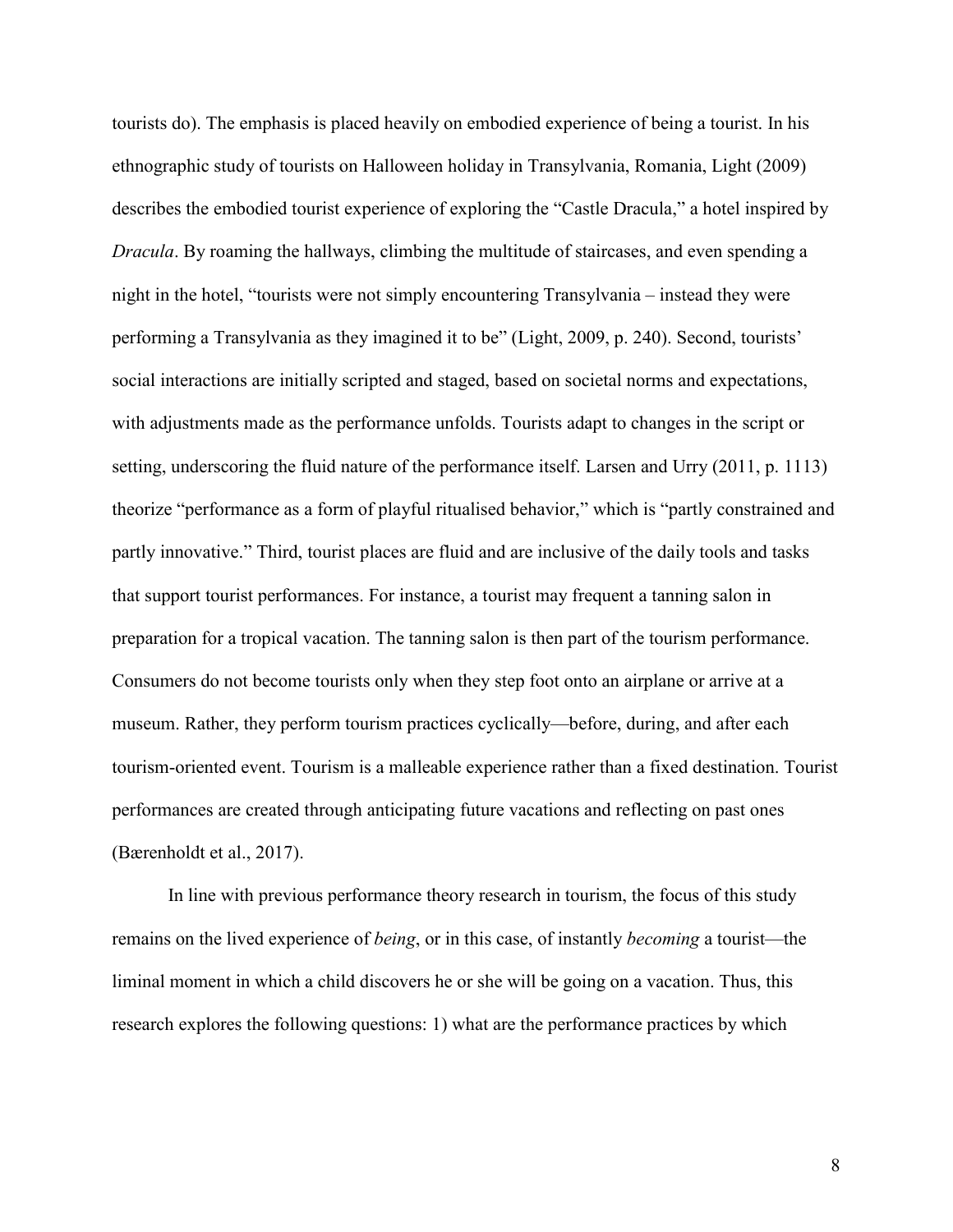surprise family vacations unfold, and 2) how might children's embodied experiences of being surprised with family vacations give rise to tensions?

#### **METHODOLOGY**

YouTube is a rich source of narrative and digital ethnographic data, which offers a unique opportunity for interpretive consumer research (Chenail, 2011; Masten and Plowman, 2003; Pace, 2008). Given its ability to capture real-world lived experiences, YouTube is an ideal setting for exploring families' experiences with surprise vacation reveals. Unlike other qualitative methods (e.g., interviews, diaries), YouTube surprise vacation reveal videos capture families' experiences in the moment and, typically, unedited. Such consumer generated visual images are valuable as they reflect "staged spontaneity, in the moment, 'authentic' record[s] of consumer experience" (Iqani and Schroeder, 2016, p. 409). In their study of communal cooking via YouTube videos, Paay, Kjeldskov, Skov, and O'Hara (2013, p. 6) suggest digital ethnography allows researchers to "immerse themselves in the digital world rather than physical and make use of digital data, such as written words, images, audio files, video and online communities, about the phenomenon of interest, which is often available in vast amounts today." Similarly, YouTube surprise vacation reveal videos capture children's voices and family interactions (e.g., body language, communication) in the moment. Specifically, data for this study include videos in which children are being surprised with sudden family vacations.

#### *Data Collection Procedures*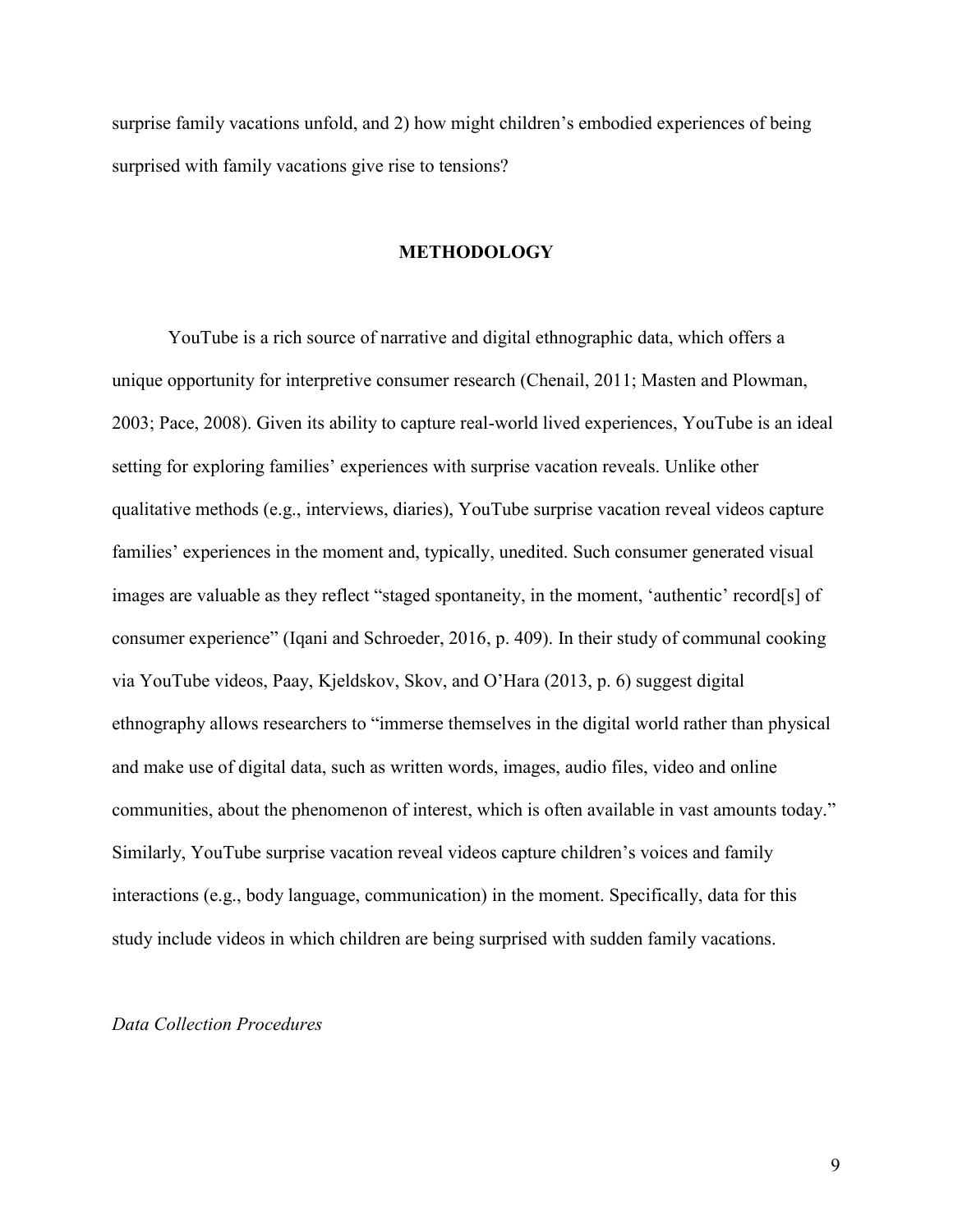Purposeful sampling was used to identify and select relevant videos (Patton, 2002). Predetermined sampling criteria directed the selection process. First, appropriate search terms and phrases were used to guide the sampling process. In line with previous research methods (Snelson, 2015), initial test searches were conducted on YouTube to identify the most relevant search phrases. Successful search terms included "surprise family holiday," "surprise family vacation," "surprise vacation for kids," and "surprise holiday for kids." The goal was to uncover a variety of experiences in which children were the recipients of surprise family vacations. Snowball sampling was then used as YouTube suggested similar content to previously watched videos. For instance, while watching a video titled "Surprise Disney Holiday from UK," YouTube suggested other videos on the right-hand side of the screen, such as "Surprise Disney Holiday FAIL!" and "Surprise UK Holiday Reveal." Second, diversity in family demographics was sought. All searches were conducted in English; however, family videos were sought from a variety of English-speaking countries and from a variety of ethnicities. As a proxy for socioeconomic status, the search process pursued a variety of vacation destinations. That is, some families may take surprise one-day trips to local theme parks while others may take more seemingly extravagant excursions, such as week-long trips overseas. Diversity was also sought in the ages of children featured in the videos. In some cases, children's ages were provided in the description section of each video or in the dialogue of the video. To estimate children's ages in videos in which their ages were not explicitly stated, two independent coders provided estimates of the children's ages and an average was taken. Third, all selected videos in the sample were "day-of" surprises, in which the family left for a vacation within 24 hours of the surprise. In other words, the sample only includes videos in which the family left on the same day or the day after the surprise vacation reveal.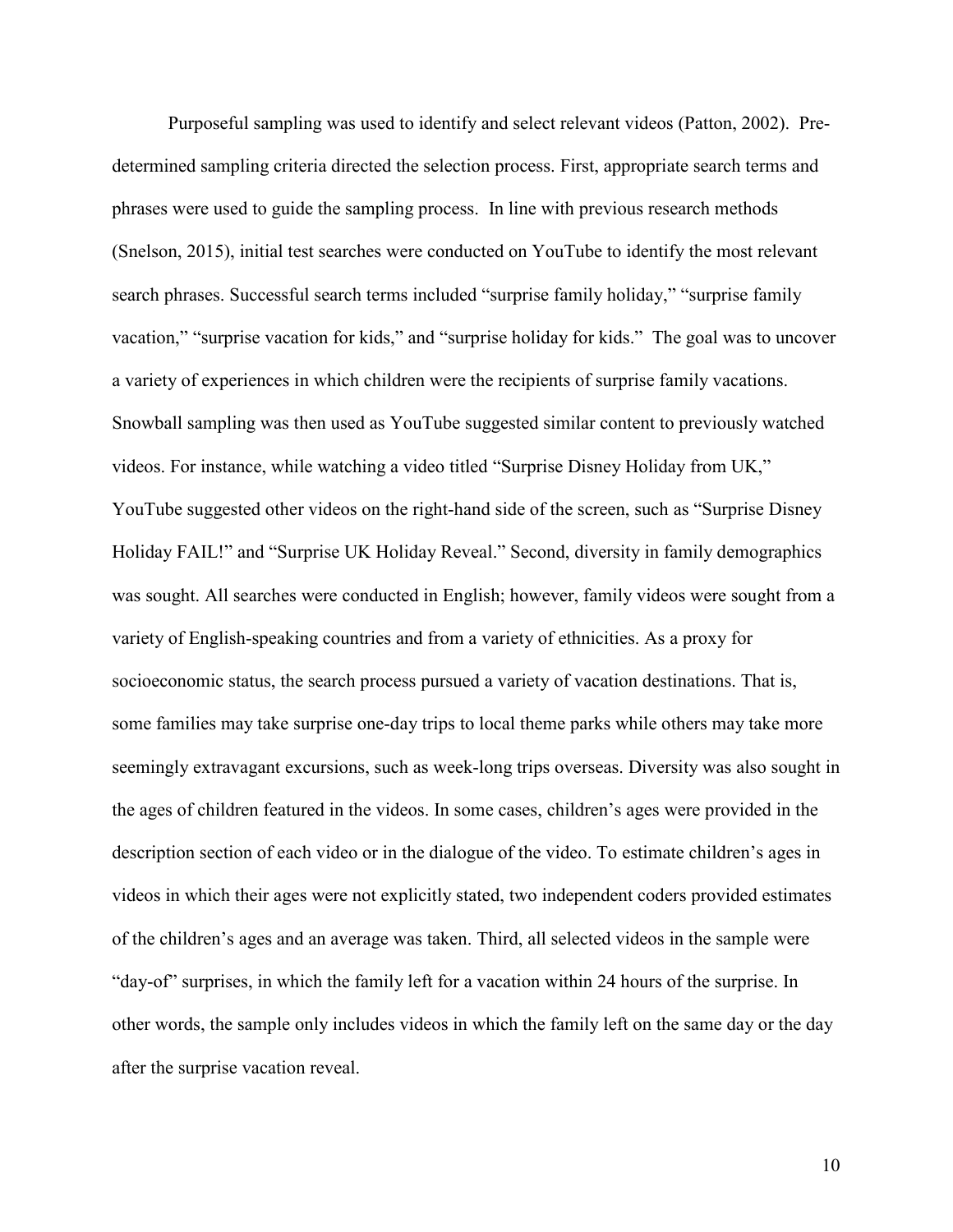These procedures resulted in a sample of 139 online surprise vacation reveal videos. Data collection resulted in 13 hours, 46 minutes, and 30 seconds of video, with the median video lasting 3 minutes and 57 seconds. The shortest video was 46 seconds. The longest was 35 minutes and 51 seconds. Each video was watched several times, and all video content (e.g., dialogue, setting, description of action) was transcribed verbatim. All videos in the sample are in the English language; however, the videos originate from a range of geographic regions, with families from the Australia, Canada, England, Ireland, and the United States represented in the sample. Table 1 provides a descriptive summary of a subset of ten videos to demonstrate the contextual diversity of the data. Through analyzing the visual elements and verbal discourses of the YouTube surprise family vacation reveal videos, the study captures families authentic lived experiences, as they unfolded in real-time.

### *Data Analysis Procedures*

Data analysis combines a hermeneutical approach of interpretation, as outlined by Thompson (1997), with traditional principles of grounded theory interpretive research (Corbin and Strauss, 2015). This combined qualitative technique allows themes to emerge iteratively from the data, while simultaneously drawing insights relative to previous literature (Arnold and Fischer, 1994). The interpretive process centers on coding the data. Coding is a process which involves breaking the data apart into discrete concepts, or categories (e.g., open coding), clustering the concepts based on conditions, context, strategies, and outcomes (e.g., axial coding), and reconfiguring these categories into a higher level of abstraction, or conceptual integration (e.g., selective coding; Spiggle, 1994; Corbin and Strauss, 2015). This interpretive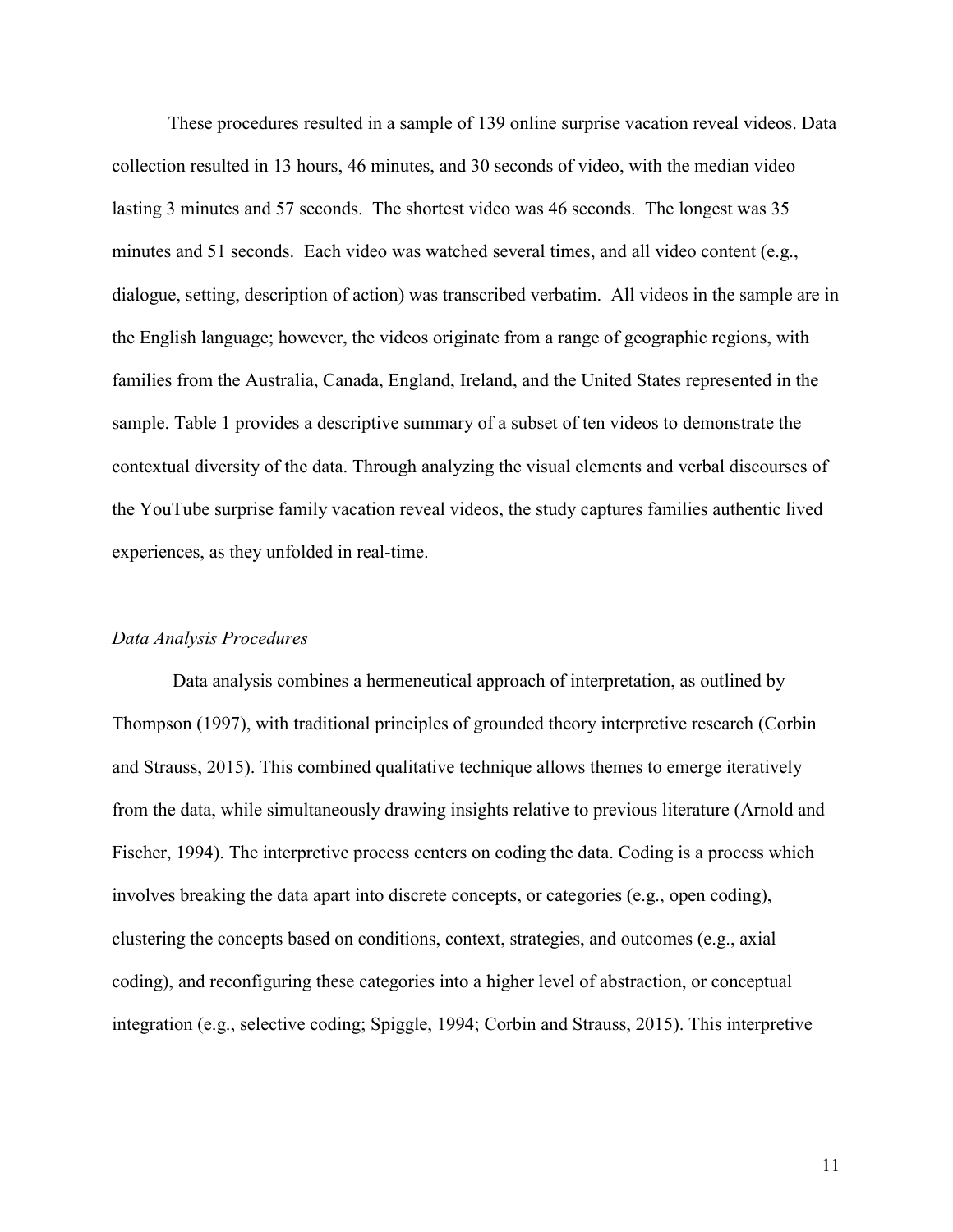process results in a coherent emergent conceptual framework, in which details from case to case may differ but the proposed relationships among concepts remain consistent at an abstract level.

For this study, the coding process began with identifying recurring themes in both the visual elements of the videos (e.g., physical interactions between family members, material props) and the textual data derived from the videos (e.g., discourses and meaning embedded in the transcripts). The goal is not to argue for or against surprise family vacations, but rather, to generate meaning from data (Miles and Huberman, 1994). The data were first analyzed, using open coding, within each video, accounting for each individual family's nuanced experience. Then, the videos and accompanying transcripts were compared and contrasted across the data, aiming to identify clusters and more abstract theoretical integration. Memos were created throughout the process to track analytical insights. Through a constant comparative method, both within and across the videos, themes were refined (Corbin and Strauss, 2015). The interpretations developed over multiple readings and viewings of the data. Data analysis was deemed complete when a conceptually dense conceptual framework emerged. To build confidence in the emergent findings, three parents who had each previously surprised their children with a family vacation reviewed the findings and discussed the interpretations with their children (five children total; ages ranging from 5 to 14) to verify the analysis. These families corroborated the analysis, and no contradictory information emerged.

Insert Table 1 Here

 $\frac{1}{2}$ 

**FINDINGS**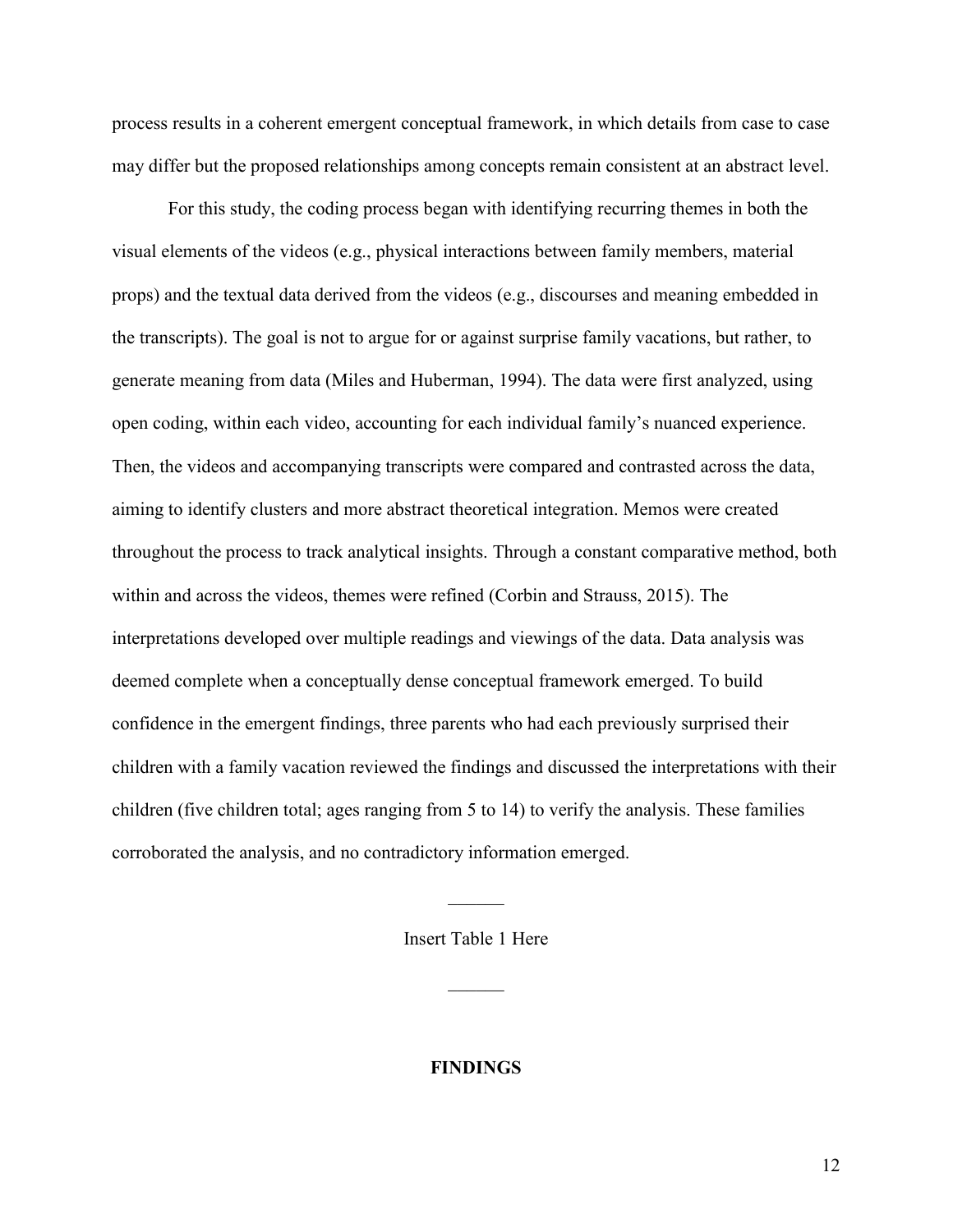Performing a surprise family vacation reveal is an interactive process of social drama, executed by the actors (e.g., parents, children) playing various roles. Albeit, children are unknowingly actors in the performance until it is unfolding, whereas parents have advance notice. The surprise vacation reveal captures the liminal moment in which a child discovers he or she will be going on vacation. In this case, performing encompasses the processes involved in young consumers embodied experiences as they unexpectedly become tourists. The data suggest surprise family vacations center on three primary performance practices: executing the reveal, announcing the destination, and reacting to the surprise. These performance practices capture the rising and falling action of the performance, with the climactic moment occurring when the destination is officially announced in the midst of the surprise vacation reveal.

As young consumers instantly shift from non-tourists to tourists, surprise vacation reveal videos illustrate their embodied experiences of transitioning to a touristic identity—reflected in their experiences and enactments. Indeed, by nature, tourist performances require adaptations and fluidity (Larsen and Urry, 2011); however, this study reveals pressures and anxieties may arise as such adaptations are made. Drawing on performance theory, findings suggest surprise family vacations can give rise to embodied tensions between culturally-shaped normative expectations (i.e., intended and expected outcomes) and families' unanticipated lived experiences (i.e., unintended and unexpected outcomes), at each stage in the unfolding social drama. Norms suggest the surprise reveal will be executed flawlessly, and children will instantly and excitedly embrace their new identities as tourists. Yet, this is not always the case. Children may react unexpectedly or reveal their own anxieties about travel. Thus, surprise family vacations are characterized by three performance practices in which tensions arise between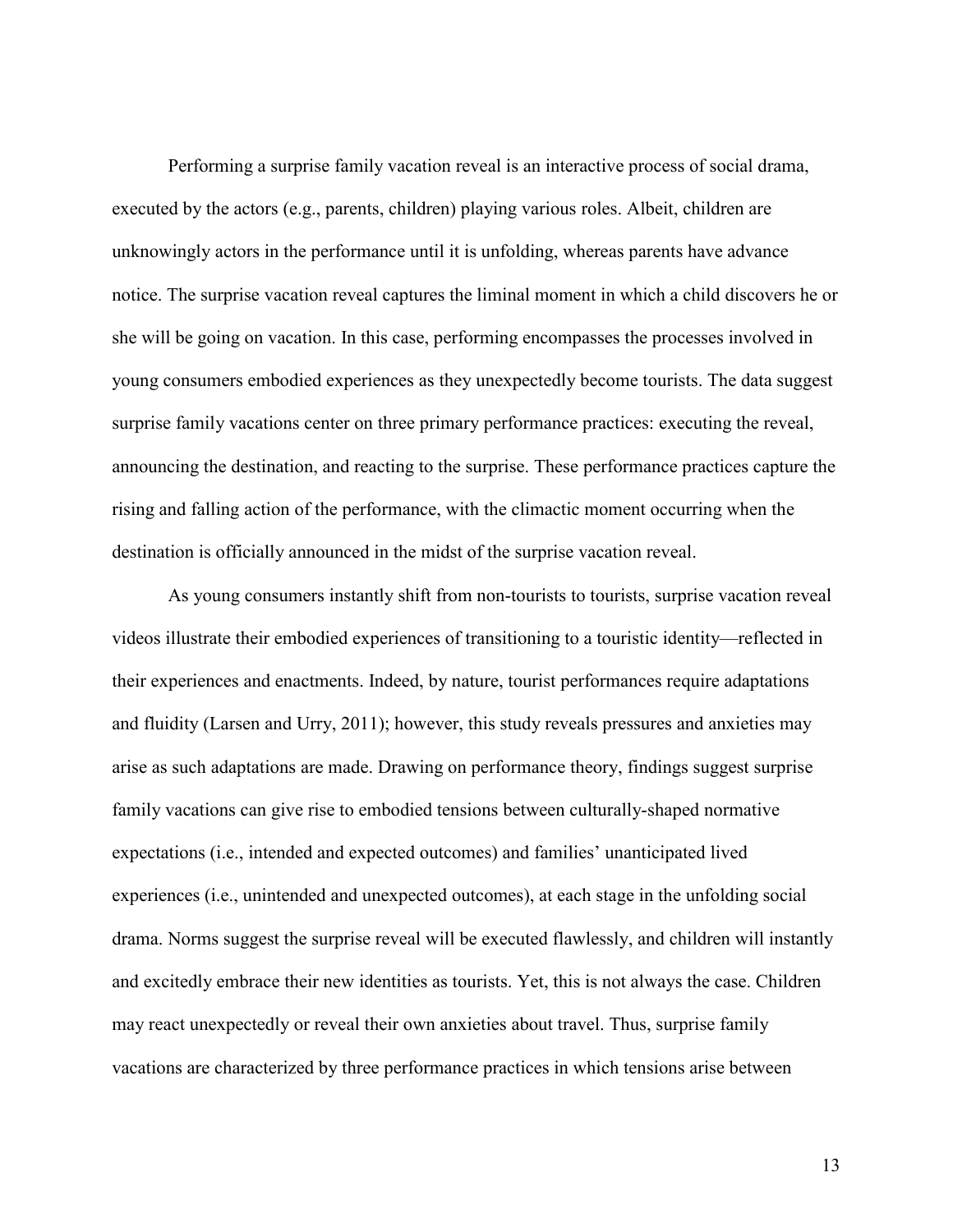normative expectations and unanticipated experiences: executing the reveal (scripted act versus improvised act), announcing the destination (absolute ideal versus relative ideal), and reacting to the surprise (initial acceptance versus initial rejection). Table 2 provides a framework of performance practices and embodied tensions as the performance unfolds. The findings are reported using pseudonyms, using evidence from the data to illustrate.

Insert Table 2 Here

 $\frac{1}{2}$ 

 $\frac{1}{2}$ 

*Executing the Reveal: Embodied Tension between Scripted Act versus Improvised Act*

Executing the surprise vacation reveal represents the rising action of the performance. Parents enter into the surprise vacation reveal with expectations of how the performance will be executed. In contrast, children are largely unaware of their role in the execution until the surprise is unfolding. The surprise itself is highly scripted—often requiring props and advance planning. However, the scripted performance can become an act of improvisation as plans go awry (e.g., children do not respond as expected, plans are disrupted). Thus, the data reveal a tension between the normative expectation of scripted performances versus the unanticipated experience of improvisation. Parents feel pressure to create a memorable moment in time, with high production value and prepared scripts. In one YouTube video, a British husband and wife pick up their three young daughters (Imogen, age 6; Hailee, age 7; Evie, age 11) from school to surprise them with a trip to Amsterdam. Their mother, Katherine, discusses her best laid plans:

{Katherine speaking to camera as husband packs the car in the background.}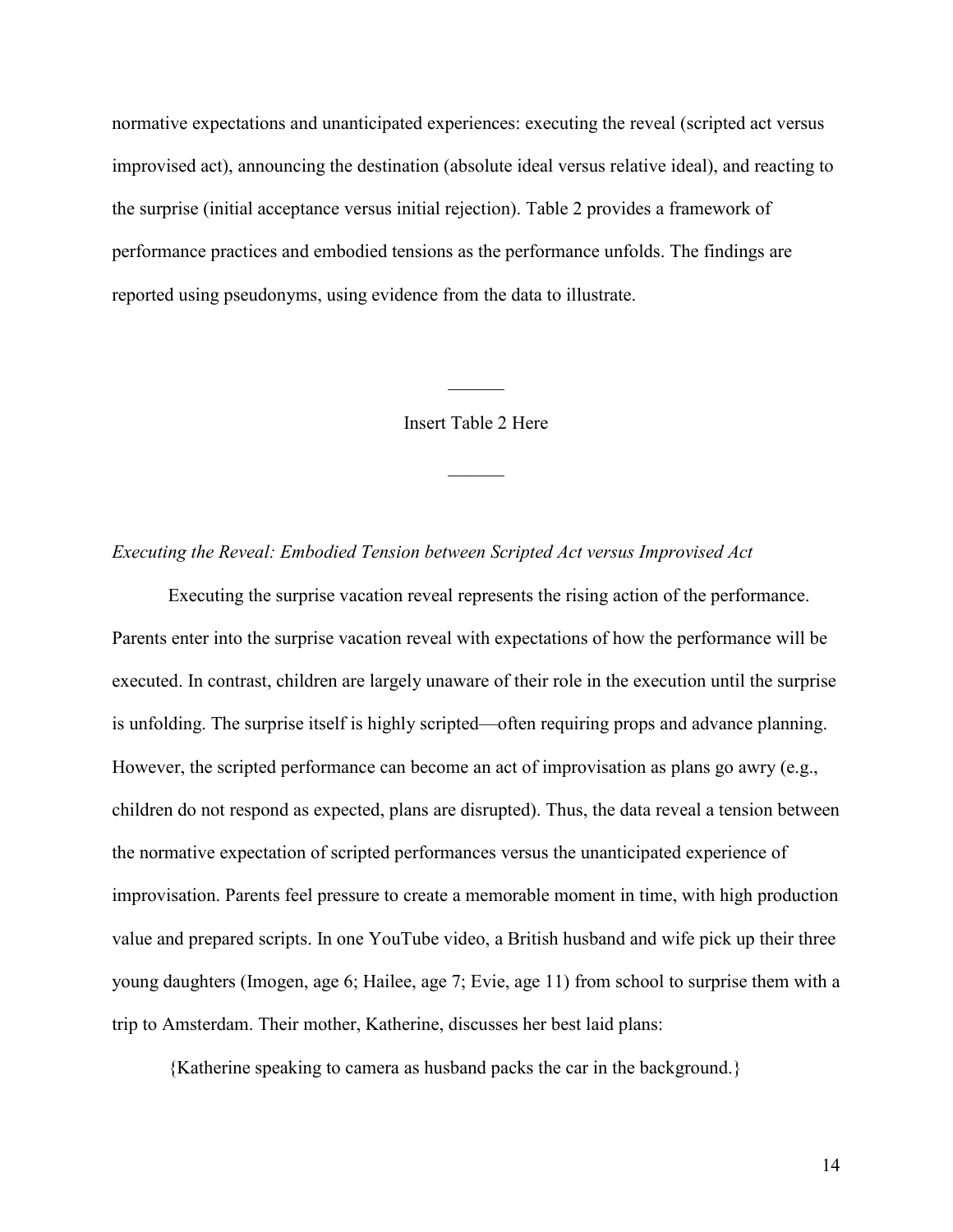**Katherine (mother):** [We need to] *go pick up the girls from school. Surprise them. Have no idea how.* […] *I'll be so glad when we're finally there, then we can relax. No idea how we're going to surprise the girls. Haven't had a chance to even wrap [their] presents. Haven't had a chance to get their neck pillow, cute things. I had this vision in my head, you know that when you fly you can get those pillows that go 'round your neck that are really cozy? My girls have been desperate for one of those for so long, and I bought them one for this trip. And I wanted them all cutely laid out on their seats, get them all some snacks and it'd look really cute, so when they came to the car, they kind of knew what we were doing. But that's not going to happen. I don't even know where the pillows are, in a bag, somewhere in the boot.*

Katherine's experience underscores the pressures families, especially mothers, feel to plan an exciting reveal. Families create scripted scenes in which their children are both actors and audience members. In Katherine's case, she purchased travel pillows for her daughters and imagined how she would stage the surprise. On the day of, she and her husband are behind schedule, and despite having a scripted plan in mind, they end up announcing the trip to the girls on the way to the airport—using no gifts or gimmicks. This ad-libbed approach exposes the reality of executing a surprise family vacation, which can be disordered and disrupted as a result of day-to-day family pressures (e.g., running late) and other travel-oriented responsibilities (e.g., packing, arriving on time to the airport). Even without the perfectly executed performance, Katherine's three daughters are thrilled with the surprise trip, with the youngest crying tears of joy.

Surprising children with a family vacation often involves props such as destination themed gifts, scavenger hunt clues, boarding passes, destination maps, among others. Parents expect these props to be self-explanatory. In other words, kids should 'get it' right away. As Katherine said, she expected her daughters to see the travel pillows and "kind of [know] what [they] were doing." Using props allows families to provide a level of tangibility to an intangible,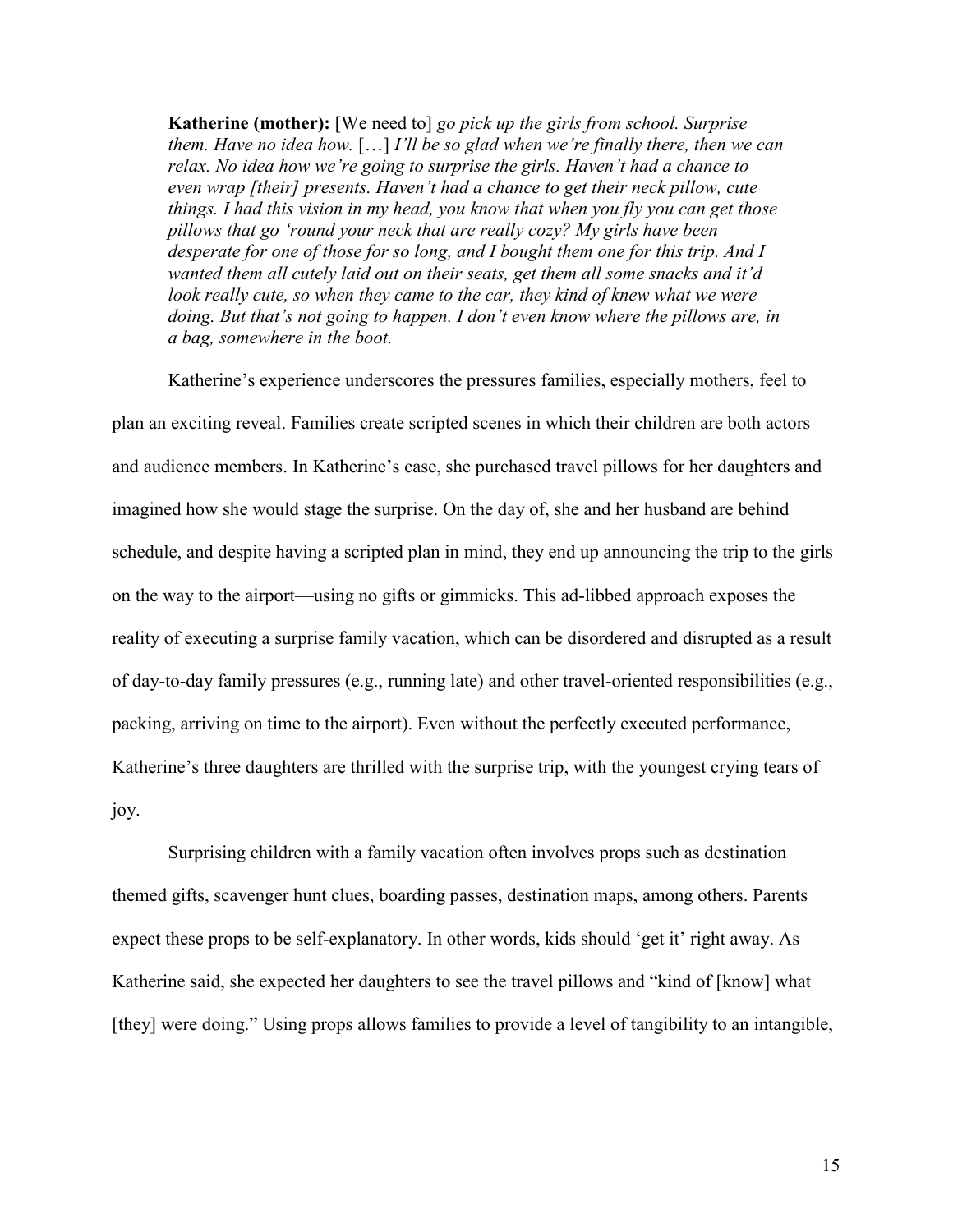experiential surprise. Olivia, a mom of three daughters (Emily, ~age 14; Erin, ~age 12; Eliza,

 $\sim$ age 9), films her children's reaction to a surprise trip to Disney World:

{Olivia speaking to camera before children arrive home}

**Olivia (mother):** *So, we have the surprise set up. One in each room. Just waiting for them to get off the bus.*

{Olivia walks into each room. On each bed are t-shirts that say: "I can't keep calm, I'm going to Disney," along with balloons, stuffed animals, Mickey Mouse ears, and customized cards for each child saying "We're going to Disney World tomorrow!"}

**Olivia (mother):** *I'm gonna pause now, and come back when they come in the door.*

{Cut to kids coming in the front door of the house.}

**Olivia (mother):** *We did a little project in your rooms. So, take your coat and your bookbag off. We're going to do a surprise now.*

**Emily (daughter):** *What is this?*

**Olivia (mother):** *Wait, you've got to all stand by your doors.* 

**Alec (father):** *It's for everybody. Take your coats off, and stand by your doors.*

**Olivia (mother):** *On the count of three, you open your door and turn your light on.*

**Alec (father):** *Okay, go down the hall. Now don't go in until your sisters get there too.*

{Three girls each stand by their closed bedroom doors.}

**Olivia (mother):** *Okay, you ready? 1-2-3-go.*

{Each girl opens her bedroom door and walks in silently as the parents wait, filming, in the hallway. The girls emerge from their room, appearing confused.}

**Olivia (mother):** *Do you know what it is?* **Emily (daughter):** *Wait what?* **Eliza (daughter):** *Are we going to Disneyland?* **Emily (daughter):** *Wait what?* **Olivia (mother):** *We're going to Disney World tomorrow. We've kept this from you since before Easter.*

{Youngest daughter screams; two teenage daughters remain in shock.}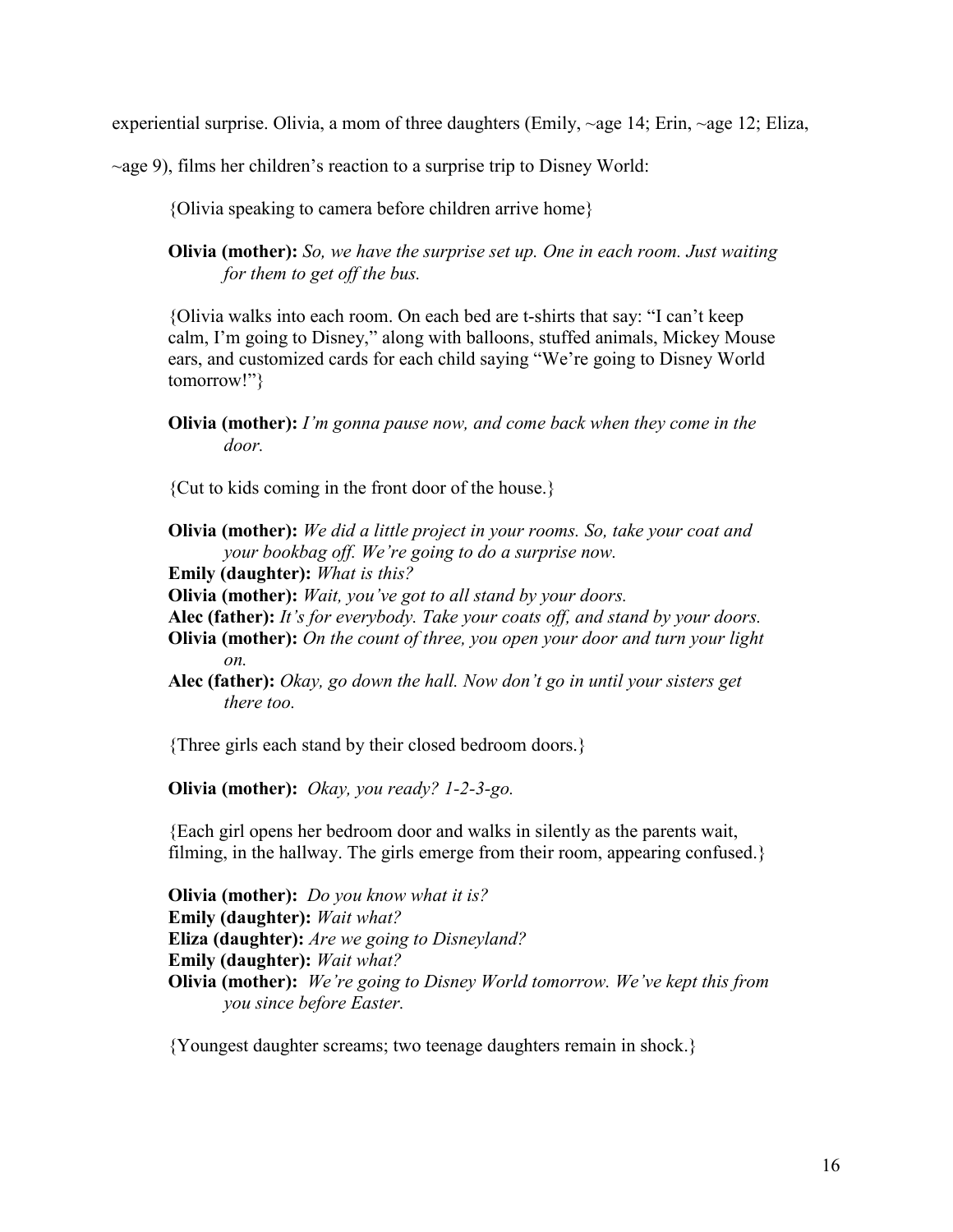For parents, like Olivia, executing a surprise family vacation is a highly-scripted occasion. Props, like the mouse ears and the t-shirts, offer a way to symbolically represent the trip. Parents do not have control over their children's interpretations of the props. As Olivia's oldest daughter, Emily, repeatedly asks, "Wait, what?" Young consumers do not always catch on immediately. Emily, Erin, and Eliza each received customized cards explicitly stating, "We're going to Disney World tomorrow!"—yet, in a state of confusion and shock, they needed their parents to confirm and further explain. In this way, props act as tangible proof or evidence of the trip. In the data, children consistently respond with incredulous remarks like, "You're lying" and questions like, "Are you serious? Are we really going?" In turn, parents offer items like printed boarding passes, hotel reservations, and admission tickets/passes to prove they are indeed going on a surprise trip. In this way, what was intended to be a scripted performance turns into improvisation, as children's reactions vary widely and parents must adapt.

Lastly, technology mediates how surprise vacation reveals are executed. Parents turn to technology to support their surprise vacation efforts, by recording their children's reactions in order to create a lasting record of the performance. In some cases, technology is used to execute the reveal itself. For instance, one family hires an actress to personify Princess Anna, from the Disney movie *Frozen*. The actress records a video inviting the family's three children, by name, to visit her in Disney World. This not only reflects the scripted nature of the surprise vacation reveal but also demonstrates how technology can be used to support the reveal itself. Sometimes the use of technology nearly upends the surprise. In some cases, filming the surprise vacation reveal interferes with the authenticity of children's reactions or places them on-guard. Before being surprised with a day-trip to the local theme park, one young girl (~age 10) says, "I can tell you're video-taping me. Anytime the camera's on, there's something happening." The reality-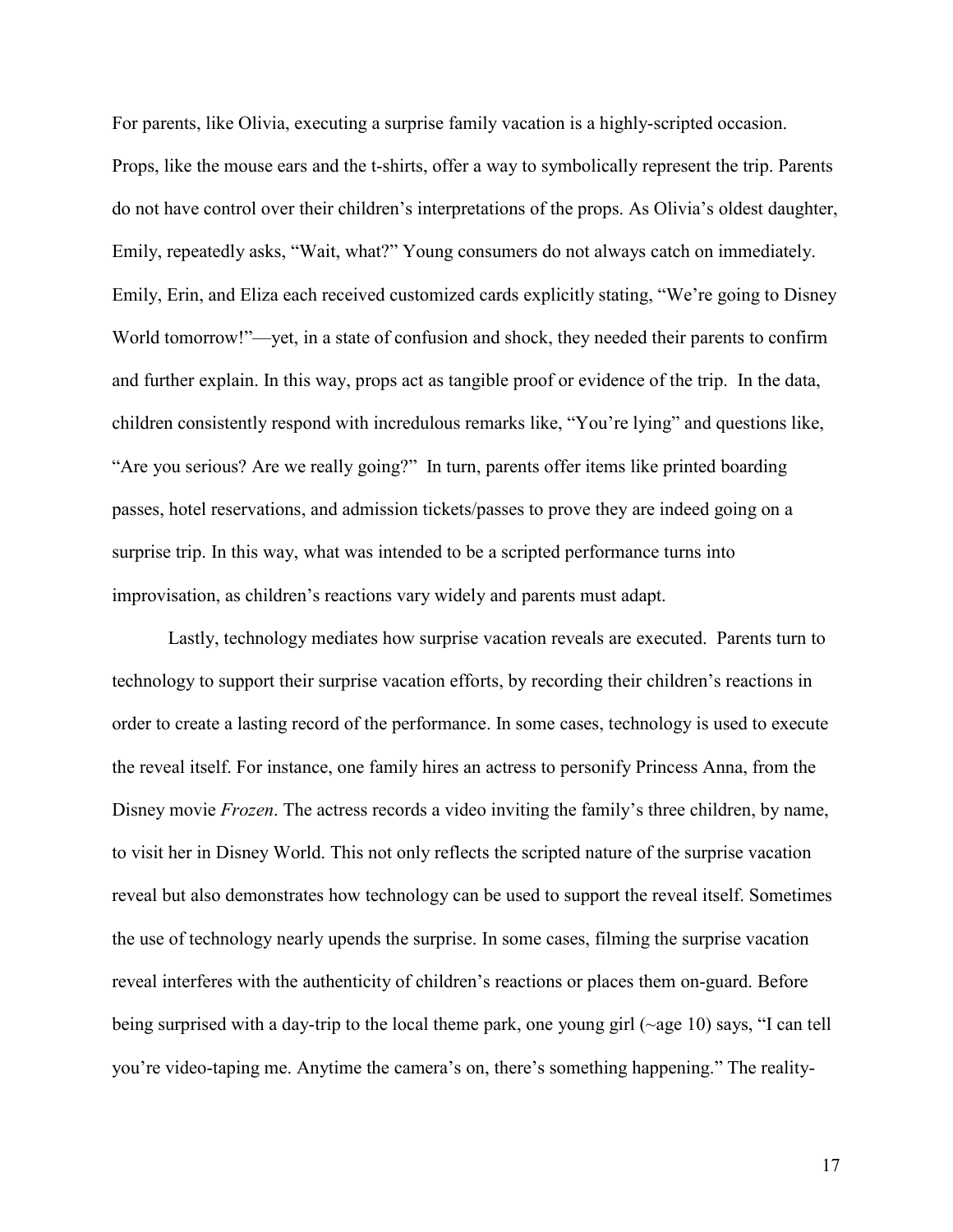television-like approach to the surprise vacation reveal signals to children that something of significance is about to occur. Other technologies can also interfere with the surprise. In one video, a mother tells her three young children they are going to the grocery store; however, the mom intends to surprise them with a day at a local theme park. Before the mother can execute the big reveal, the GPS navigation system in her car announces, "In one mile, your destination will be on the right." The mother says the GPS is wrong and they really are going to the store, but her children do not believe her. Indeed, in surprise vacation reveals, parents have a script in mind—visions of how the reveal will be executed and expectations for how their children will react. For children, they are the recipients of the surprise and not privy to their expected performance roles. Thus, the lived experience of surprise family vacations becomes improvisational.

### *Announcing the Destination: Embodied Tension between Absolute Ideal versus Relative Ideal*

Be it a day-trip to a local amusement park or longer trip to a foreign country, announcing the destination is the climax in the surprise family vacation performance. The underlying normative expectation in surprise family vacations suggests there is an absolute ideal destination. That is, parents expect the destination they have selected is preferred to all others, with stereotypical family-oriented destinations (e.g., Disneyland, Disney World, Universal Studios) considered the objective 'best.' In many cases, parents are correct, and their children are thrilled with the trip they have planned. However, an embodied tension emerges when children's perceptions of the selected destination do not align with normative expectations.

Comparison accentuates this tension between absolute and relative perceptions of surprise destinations. Parents, for better or worse, often use a hierarchical positioning of desired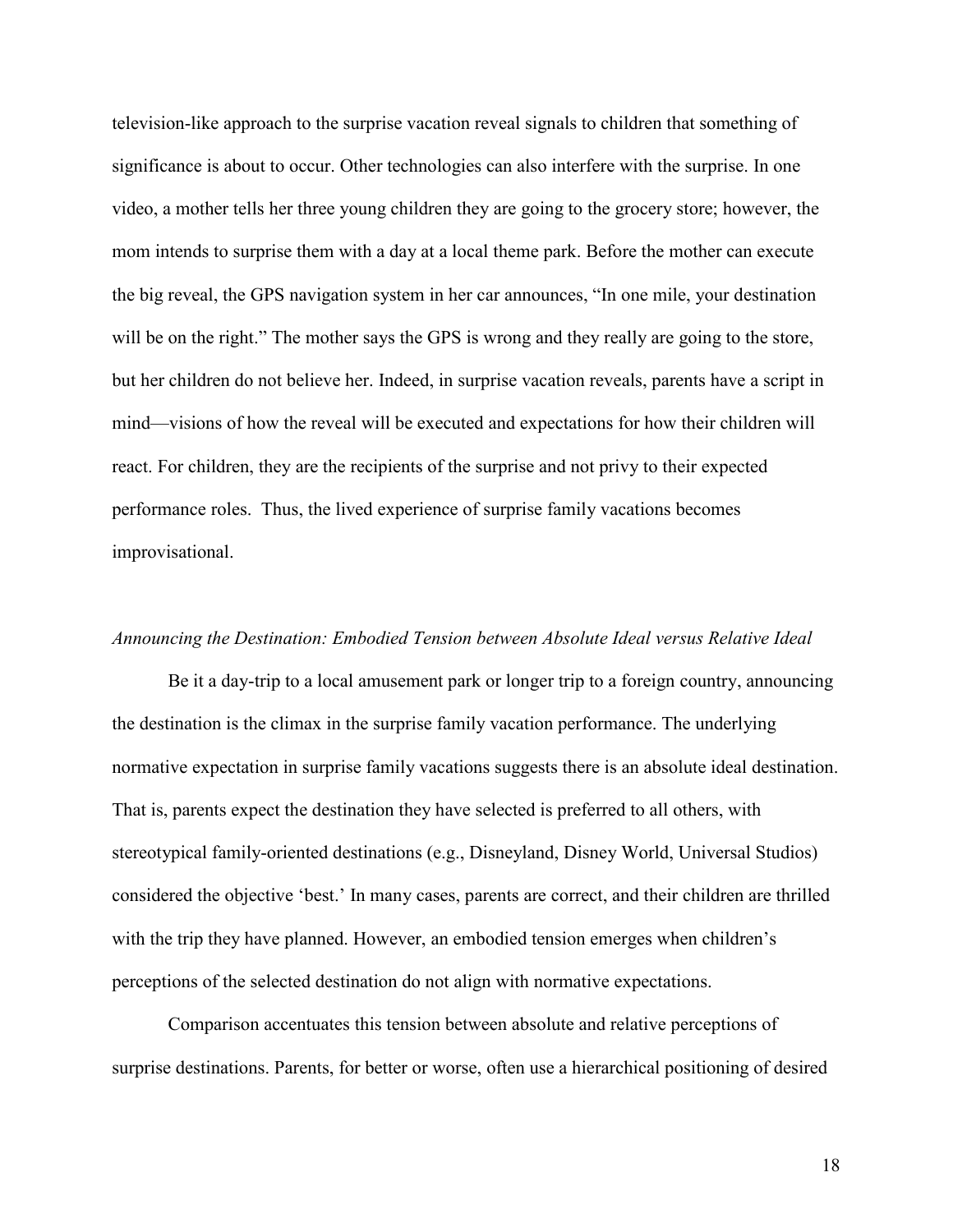destinations—pitting locales against one another, explicitly or implicitly. Susan and Alan told their two pre-teen sons they were going to Miami for the weekend; yet, on the drive through Florida, they arrived at their true destination, Universal Studios. Their younger son, Brandon (~age 10), thrilled by the turn of events, proclaims his parents are "the most amazing people of the century" and says, "This is the best news of the century. I feel so excited!" Brandon's performance falls in line with his parents' normative expectations of family vacation destinations. His parents are thus positioned as the heroes, and in turn, Brandon and his brother, albeit, to a less vocal extent, are grateful and happy children. Brandon's family used a "bait and switch" strategy to trick their young sons into thinking they would be going on a trip to Miami, then surprising them with a perceivably better destination—Universal Studios. The premise being, Universal Studios is the absolute preferred vacation destination.

Many families use this type of comparative, bait and switch tactic, in which they say they are heading to one location and surprise the kids by, in fact, going somewhere else. Parents promise a more seemingly mundane vacation and assume that a vacation like a cruise or a trip to Disney will outweigh the switch. In Brandon's case, this trick worked successfully; however, the data suggest these big-ticket, idealized destinations do not always trump promised destinations. For several weeks in advance, Spencer and Molly told their two children, Jillian (~age 7) and Owen (~age 4), that they were going on a trip to Chattanooga, Tennessee—a seemingly less exciting destination than their actual one, Disney World. Jillian and Owen have unexpected reactions:

**Molly (mother):** *We were talking and I know you guys have really been looking forward to going to Chattanooga. Owen, you listening? I know you guys have really been looking forward to going to Chattanooga but Daddy and I talked about it, and we don't think we want to go.*

*{Jillian and her mom banter.}*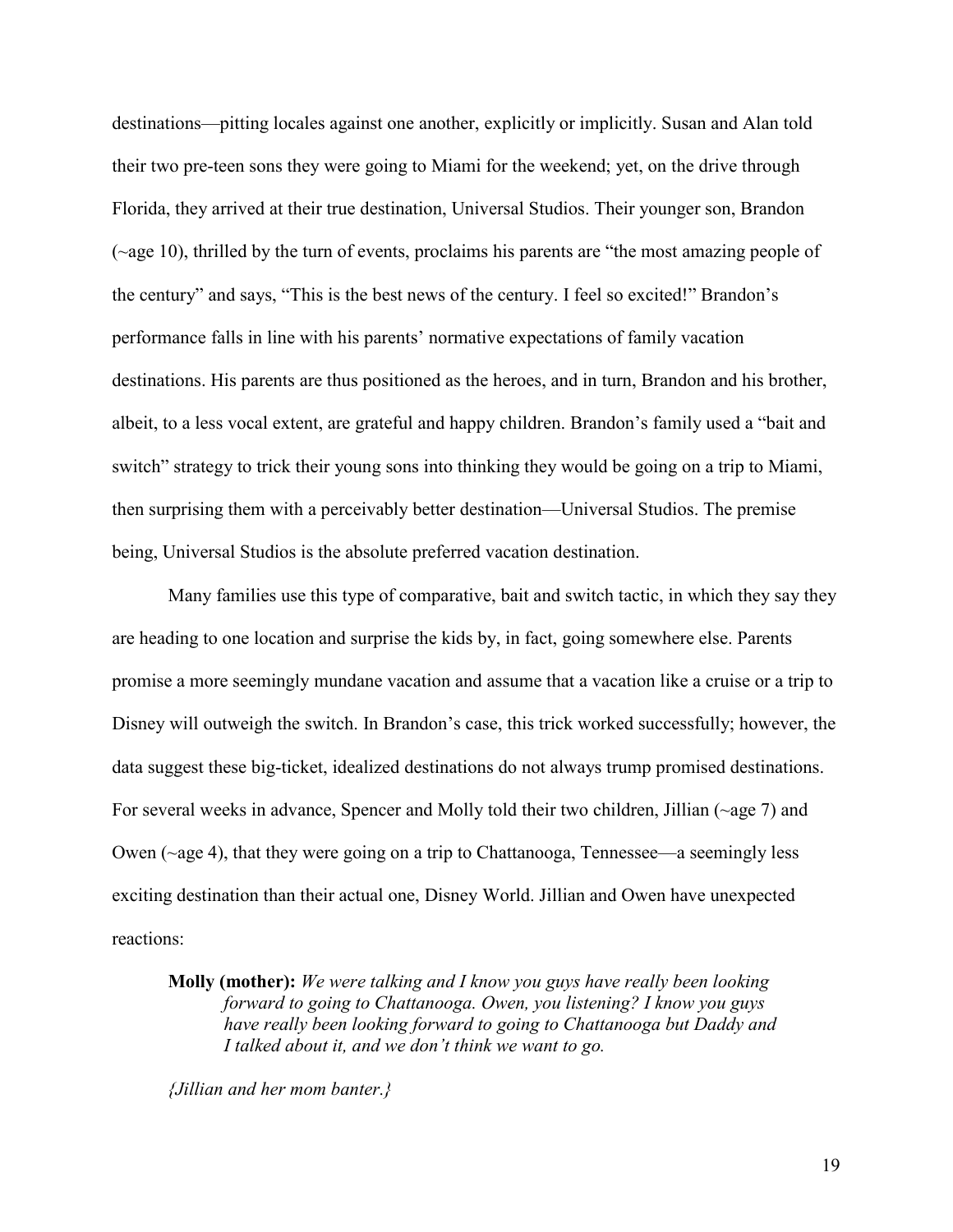**Molly (mother):** *I thought we'd go somewhere else instead.* **Jillian (daughter):** *No. Where? … Where?* **Molly (mother):** *Where would you guys like to go instead?... I thought we'd go to Disney World.* **Jillian (daughter):** *No, mommy.* **Molly (mother):** *What?!* **Owen (son):** *Mommy, you don't want to go to Chattanooga?* **Molly (mother):** *Well, Daddy and I are going to Disney World.* **Jillian (daughter):** *Mommy—we are going to Chattanooga! Stop!* **Spencer (father):** *Are you kidding me?* **Molly (mother):** *I've already made reservations for breakfast with the princesses, and to get our hair done at the Bippoty Boppity Boutique.* **Jillian (daughter):** *Mommy, are we really going there?*

# *{Jillian begins to cry.}*

**Spencer (father):** *I have never heard anyone cry because they're going to Disney World—* **Molly (mother):** *Instead of Chattanooga, ha.* **Spencer (father):** *Instead of Chattanooga.* **Jillian (daughter):** *I want to go to Chattanooga, not Disney World.*

Even when the surprise destination is Disney, it pales in comparison to the promised destination of Chattanooga. This comes as a shock to Jillian and Owen's parents, who begin to cite the fun child-centered activates they have planned, such as the princess breakfast. Despite Disney seeming more child-centered and idealized than Chattanooga, Jillian in particular is attached to the previously promised destination. Indeed, children unexpectedly approach their vacation destination with an attitude of relativity. They consider what has been promised already, or what they have built up in their minds, and use it as a reference point to frame the unexpected news of a surprise destination.

Culturally-shaped norms suggest destinations like large theme parks (e.g., Disneyland, Universal Studios) and cruises will trump all other tourist destinations and even, in some cases, other more mundane excursions like a business trip with parents or a grandparent's house. By framing the surprise vacation in reference to other tourist destinations and excursions, parents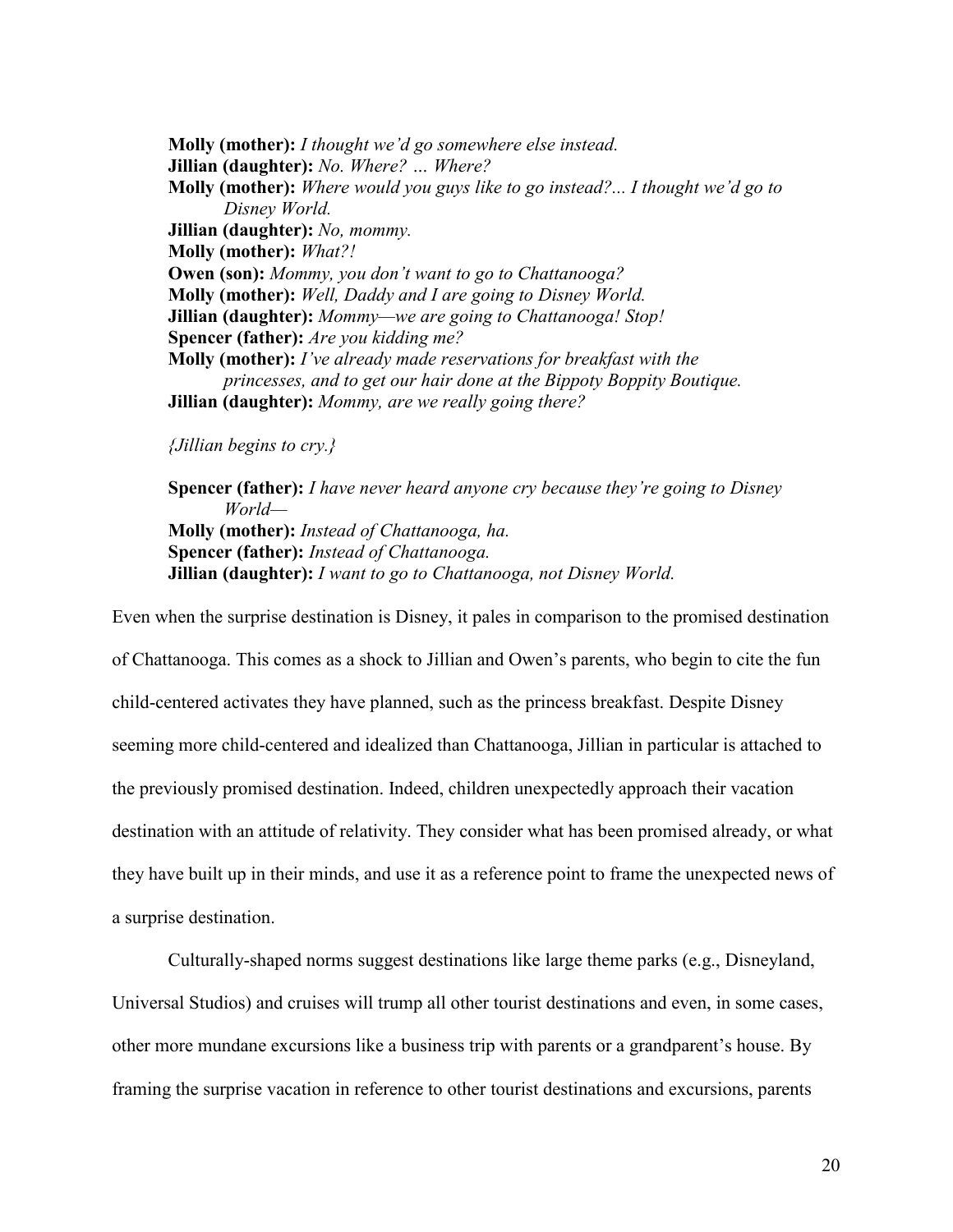produce an underlying hierarchy of desired destinations. That is, some vacations are inherently and objectively better than others. Such expectations influence how young consumers experience surprise (see Bartsch and Estes, 1997). For young consumers, indeed some vacations are preferred over others, but children's preferences may not be as predictable as cultural norms suggest. In some cases, children's imaginations can lock onto a destination—without prompting. For instance, in one video, parents, Ron and Kimberly, told their 5-year-old twins, son Jackson and daughter Vee, that they "were going on a surprise trip." They film their children's reactions in the backseat of the car, as they approach the entrance gate to Disney World; however, their son's reaction is unexpected:

**Kimberly (mother):** *We're taking y'all to Disney World!... Jackson, how come you're not smiling?* **Jackson (son):** *Because I wanted to go to Chuck E. Cheese.* **Kimberly (mother):** *Chuck E. Cheese is worse than Disney World. Disney World is the best.* […] *We're gonna stay in a nice resort area, and it's gonna be so much fun. And we're gonna enjoy the ride into Disney World.* **Jackson (son):** *What are we gonna ride on, nothing?* **Ron (father):** *Jackson, Disney World's got a bunch of rides.* **Kimberly (mother):** *Disney World has so much.* **Ron (father):** *Would you rather go to Chuck E. Cheese or Disney World?* **Jackson (son):** [looks down, quiet and reluctant] *I want to go to Disney World.* **Ron (father):** *I'm glad, because we're gonna have a good time. We're not gonna let you spoil our good time.*

In Jackson's mind, the surprise family trip was going to Chuck E. Cheese, an indoor arcade franchise, but he is distraught when the destination turns out to be Disney instead. Jackson's mother uses a strategy many parents enact when a surprise vacation reveal goes awry—damage control. Kimberly attempts to convince Jackson that Disney World is a better option. At the end of the video, Jackson's father, suggests his son should regulate his emotions for the sake of the family's fun experience. Ron's comment is not out of the ordinary. When their children do not react in the expected way to the surprise vacation destination, they are disappointed. They make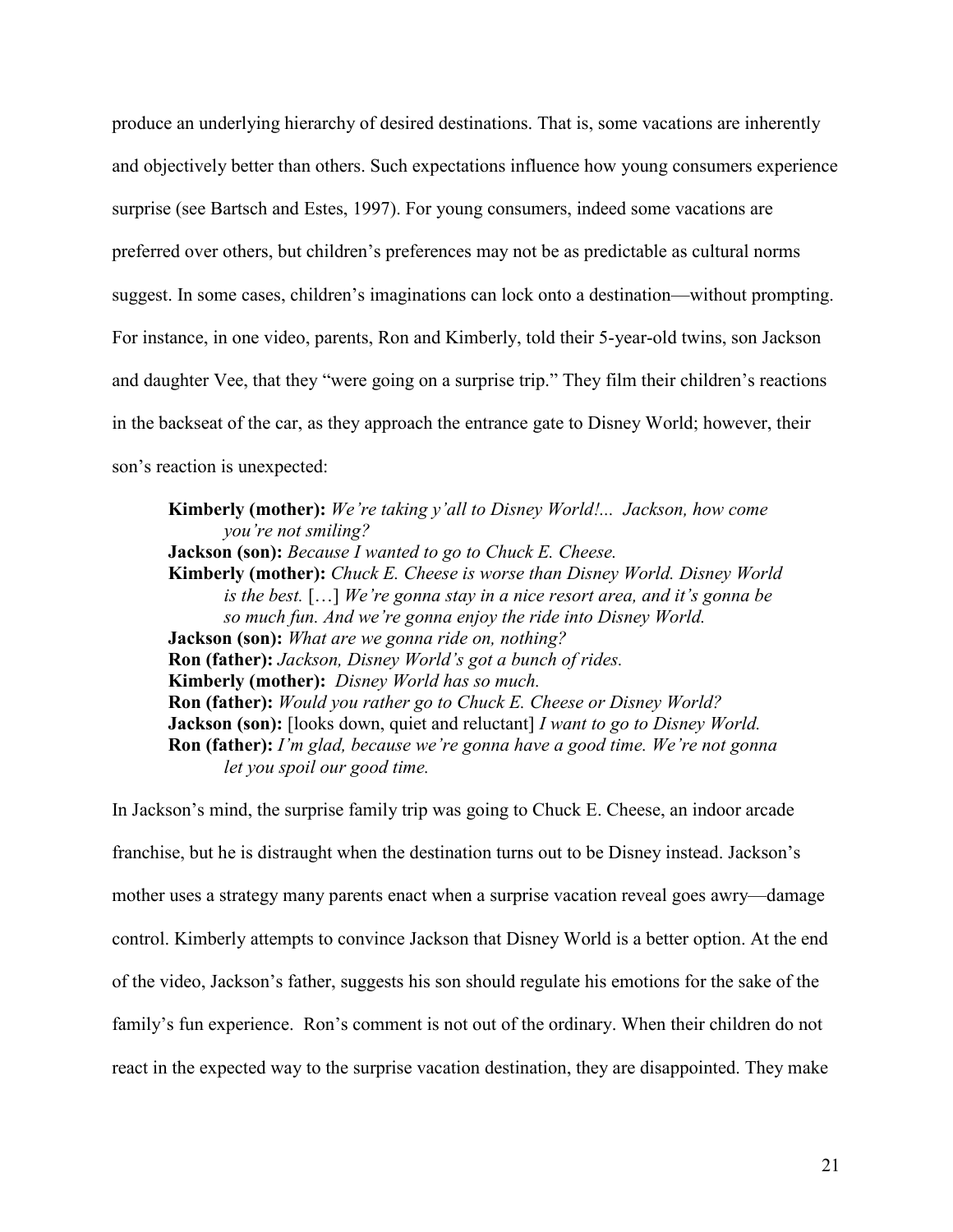comments referring to the cost of the trip (e.g., "We spent a lot of money on this. You're supposed to be happy.") or suggesting the trip can be cancelled or changed at a cost to others (e.g., "Everyone else is excited, but we don't have to go if you don't want to."). In fact, Jackson's mother notes they "could have saved a lot more money had [they] known!" Normative expectations propose Disney, or other similar, extravagant children-centered trips, objectively trump all other destinations; however, when the destination is announced, children may unexpectedly use atypical, relative anchors (e.g., mundane or imagined destinations). Across the data, children express confusion and disappointment when the destination is not what they expected. In line with previous research, parents quickly prompt their kids to regulate their emotions (see Kieras, et al., 2005).

# *Reacting to the Surprise: Embodied Tension between Initial Acceptance versus Initial Rejection*

Inherent in the in the surprise vacation reveal is both the element of shock and the idealized expectation that children should be excited, grateful, and accepting of the surprise. Indeed, many videos show children screaming, crying, and thanking their parents; however, others are far more skeptical and confused by the surprise. The surprise vacation reveal performance closes with the practice of reacting to the surprise. Within the practice, an embodied tension arises between initial acceptance and initial rejection. By parents taking sole ownership of the planning process in surprise family vacations, the normative expectation is they are liberating their children from the responsibilities of planning. The role of the child is to be a grateful recipient, with no responsibilities other than having fun. While many kids react with excitement, as expected, others are initially startled by the disruption their regularly structured schedules. When parents surprise their children with a family vacation, they expect it will be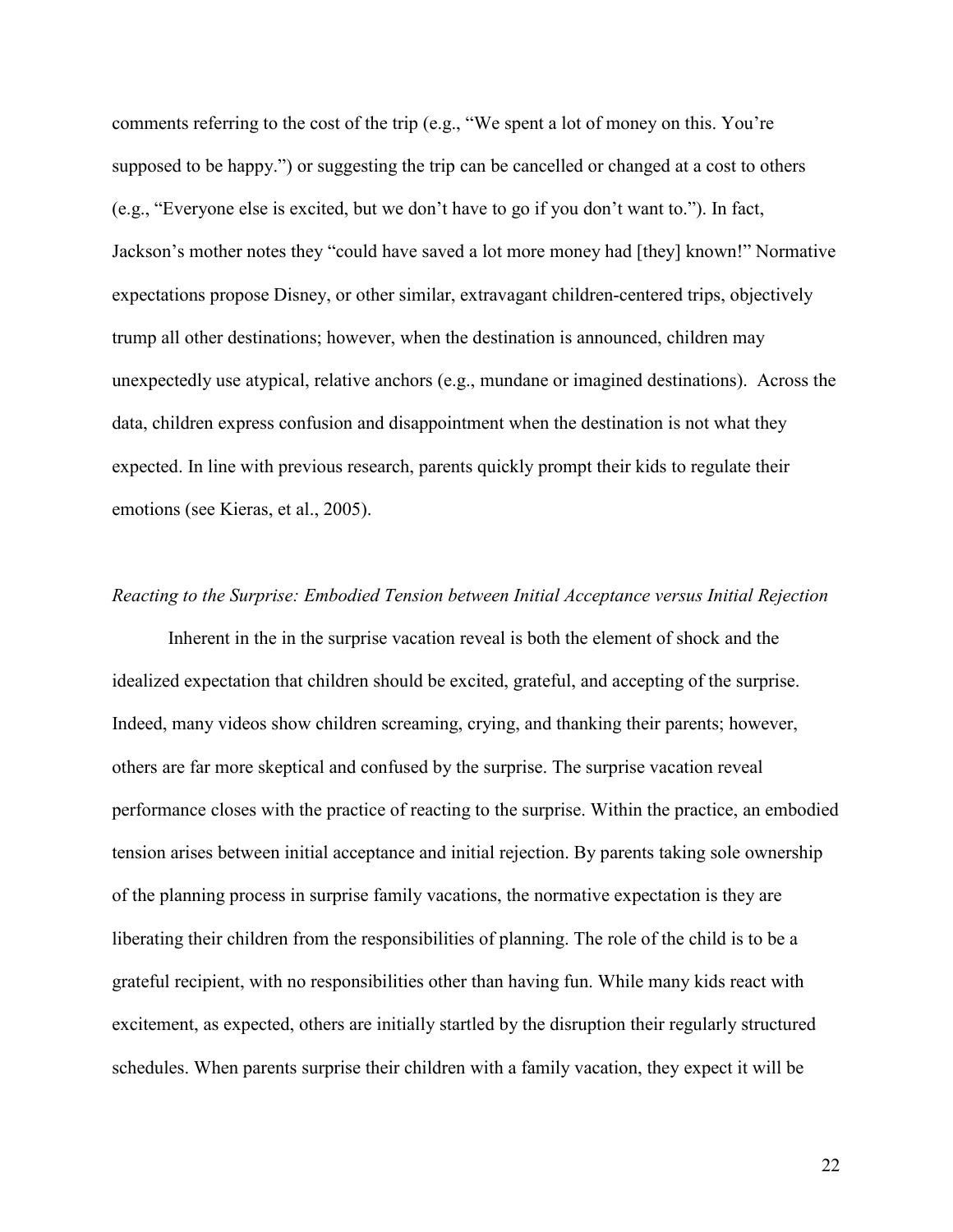perceived as an exciting escape from the children's day-to-day routines; however, some children, when told they are going on a sudden surprise vacation, react with questions and behaviors that reflect practicality. For instance, Stacy and her husband Lucas plan a surprise Halloween trip to Disney World for their two young children, Harrison (age 4) and Harper (age 6). Despite the allure of Disney World, Harper reacts with disappointment over missing her special Halloween dance class. Well-meaning parents assume a surprise vacation will be a welcomed and exciting escape, but for children, it can be perceived as a disruption to their routines. Across the data, children ask questions and express concerns about missing school activities and missing extracurricular activities. One child is worried about missing her physical fitness test as school. Another is concerned about missing weekly dinner with her grandmother. Younger children seem to be more concerned about disruptions to their routines; however, older children also express frustration from being kept in the dark. As one teen asks her parents, "Why didn't you tell me, so I could tell my friends I'm gonna be gone?"

Parents may not understand or anticipate concerns and questions children will have about travel. Acknowledging children's fears or practical concerns is a challenge when a vacation is sprung on them. Parents may believe they are freeing them from the trivial details embedded within trip planning, but in many cases, children have legitimate questions. For Cole's 6-year-old birthday, his parents promise him a day of fishing on the lake but surprise him with a trip to Six Flags, a popular American amusement park. Upon arrival, Cole proceeds to express very practical concerns, from concerns about his wardrobe (e.g., "I don't even have a bathing suit") to the cost of the excursion (e.g., "[Six Flags] is real expensive though). Given the surprise-oriented nature of the trip, Cole's questions have gone unaddressed and, instead, they all emerge at once. When parents plan surprise family trips, particularly day-of excursions, children are not involved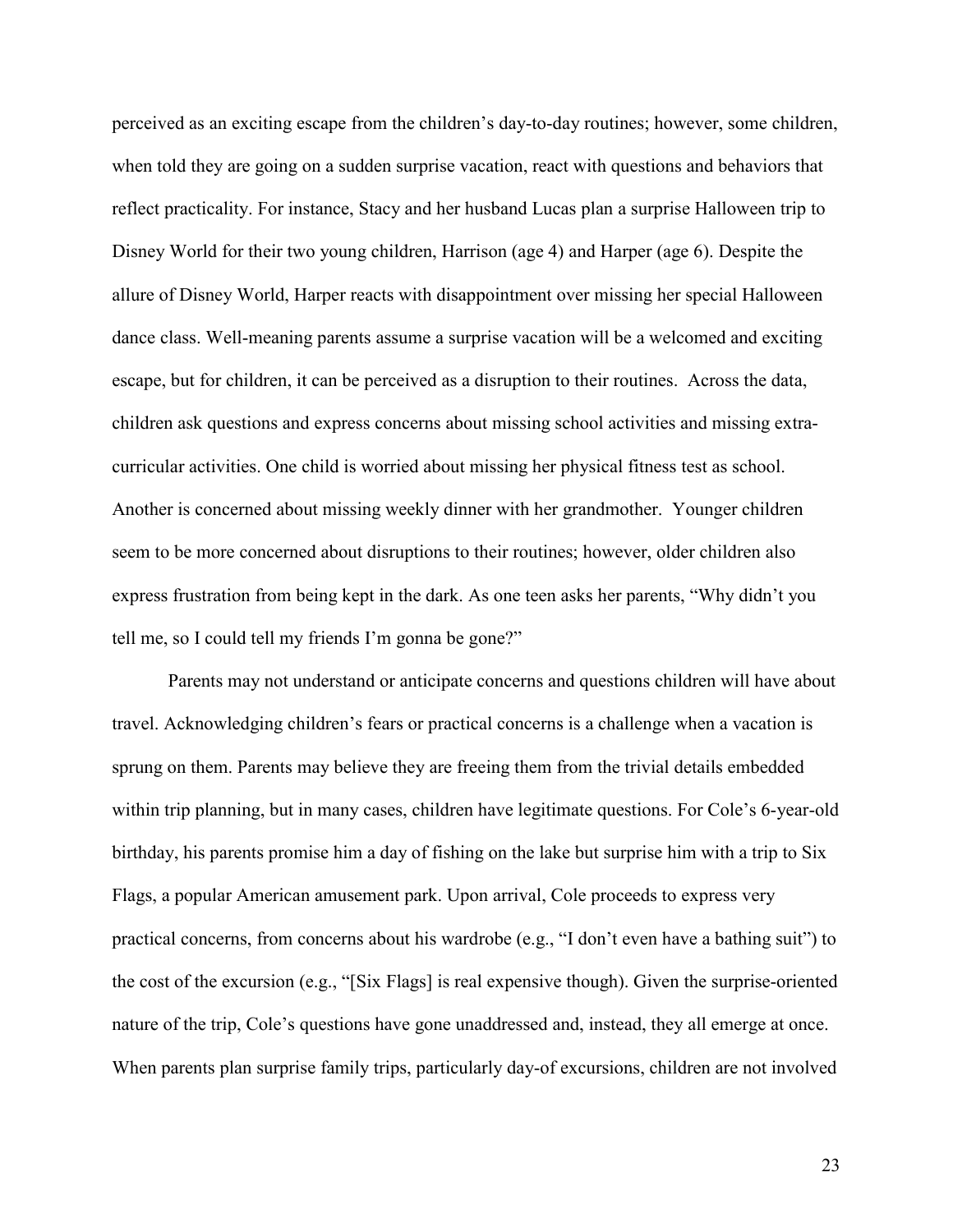directly in the planning. Thus, their fears and anxieties may be overwhelming in the midst of the surprise performance. Many children in the data readily welcome the surprise trip, with no questions while others are more inquisitive and anxious after finding out about the surprise trip. Across the data, children's concerns relate to preparedness (e.g., "Who will watch the dog?" "Did you pack my favorite stuffed animal?" "Did you pack my iPod?"), logistics (e.g., "Where are we staying?" "How long is the flight?"), retrospective verification (e.g., "Is this why we got passports?" "Is this why you made me pack extra pajamas"), and finances (e.g., "Does this mean we're rich?" "But you said it was too expensive."). Perhaps, to parents, a benefit of surprising children with vacations is avoiding perceivably nagging questions (e.g., How many more days until we leave? Can I bring this toy?). However, these questions, which emerge simultaneously in the midst of surprise family vacations performances, can be daunting for a young child. For example, one couple surprises their children, Thomas (age 7) and Luis (age 9), on Christmas morning with a trip to Disney World. The boys unwrap boxes filled with Disney themed gear and a note announcing the trip:

**Thomas (son):** *What! Is this Disney stuff?* **Mary (mother):** *Surprise, you're going to Disney.* **Thomas (son):** *Oh my God, we're going to Disney.* **Mary (mother):** *You kept asking and we've been trying not to tell you for the longest time.* **Thomas (son):** *Yay, we're going to Disney.* {Thomas gets off of the couch and does a happy dance.} *We're going to Disney. Really? But why are we going to Disney?* **Mary (mother):** *Because we thought it would be fun.* **Thomas (son):** *Finally in the winter we can go somewhere warm!* **Randall (father):** *Luis, are you happy?* **Mary (mother):** {to Luis} *Are you speechless?* **Luis (son):** *We're gonna fly in a plane to— we're gonna crash and die!* **Mary (mother):** *Oh, my god, thanks to the media for all of that attention.* **Thomas (son):** *What if I throw up on the plane?* **Mary (mother):** *I don't think you're gonna have to worry.* **Randall (father):** *They'll clean it up. They have special bags for that.* **Thomas (son):** *I don't want to go.*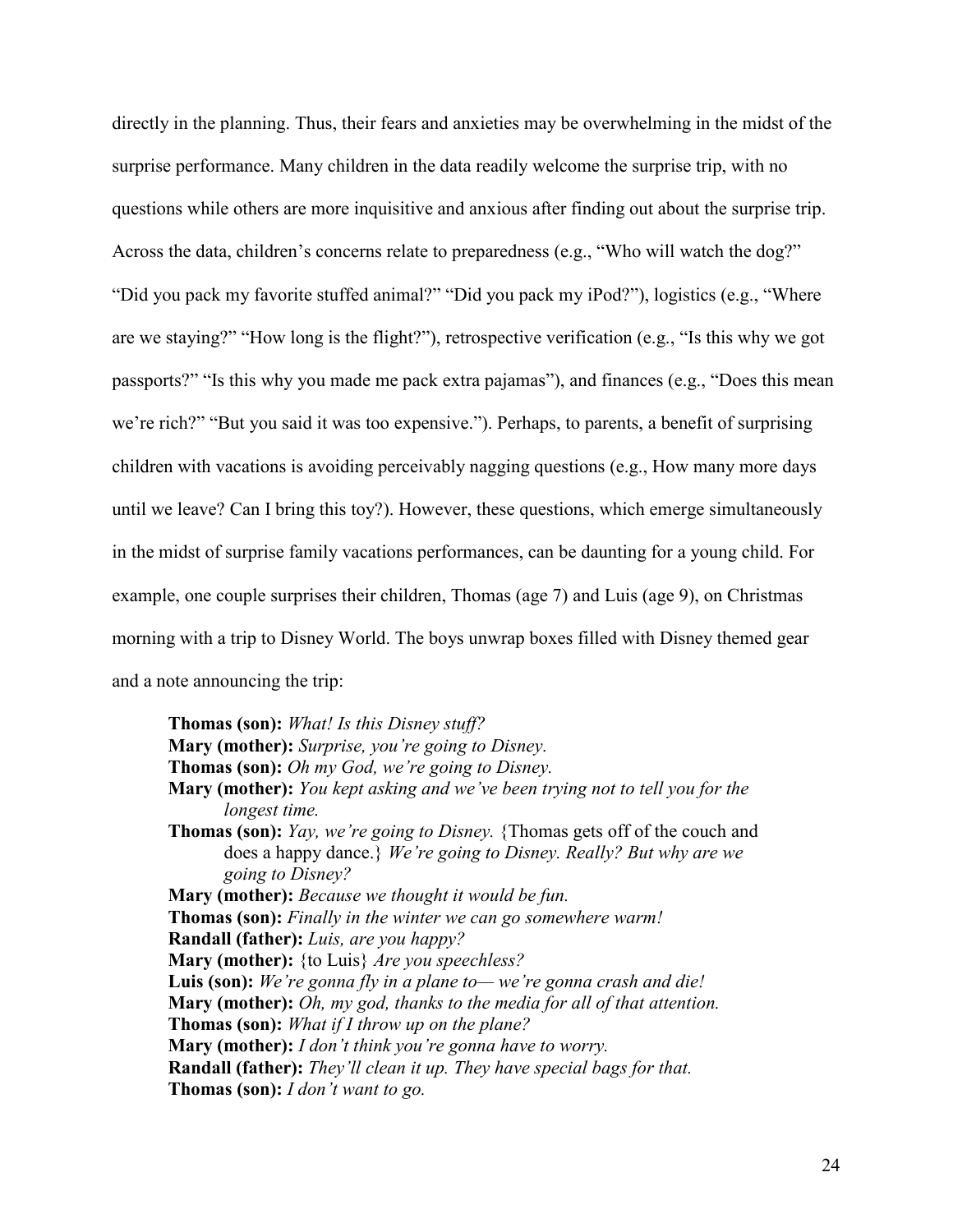**Luis (son):** *No, I don't want to die.* **Mary (mother):** *I think you're the only kids* {trails off} … *Other kids on video are like, "Woooo, we're going to Disney!" Mine are like, "We're really going? Well I might throw up on the plane."* **Thomas (son):** *But I will.* **Luis (son):** *We're gonna crash and die.*

Luis is clearly concerned about going on an airplane and repeatedly mentions a fear of dying in a plane crash. His mom blames the media, and indeed, later in the video, Luis insists a crash could occur because it "happened on TV." For contextual reference, Luis and Thomas's Disney World surprise took place on Christmas Day in 2014. In March 2014, Malaysia Airlines Flight 370 went missing, and four months later, Malaysia Airlines Flight 17 was shot down over Ukraine. Both incidents received extensive news coverage. Although Luis may have never previously expressed a fear of flying, he internalized the images seen on television and developed a fear which readily emerged in the midst of the surprise family vacation reveal. Subsequently, Luis's younger brother, Thomas, expresses a concern about throwing up on the flight. Although Thomas is overall excited about the trip, his brother's fears influence him, and Thomas begins to second guess the vacation. Interestingly, the boys' mom makes reference to normative behavior that "other kids on video" display—a testament to ubiquitous nature of surprise family vacation reveal videos and the expectation of kids viewing the experience as an exciting escape. Thomas and Luis, in contrast, are overcome by concerns, which seem very legitimate in their own minds. Although surprise family vacations may seem to free children from the minutiae of family vacation planning and preparation, it also suppresses their agency in discussing fears or concerns in advance.

# **DISCUSSION**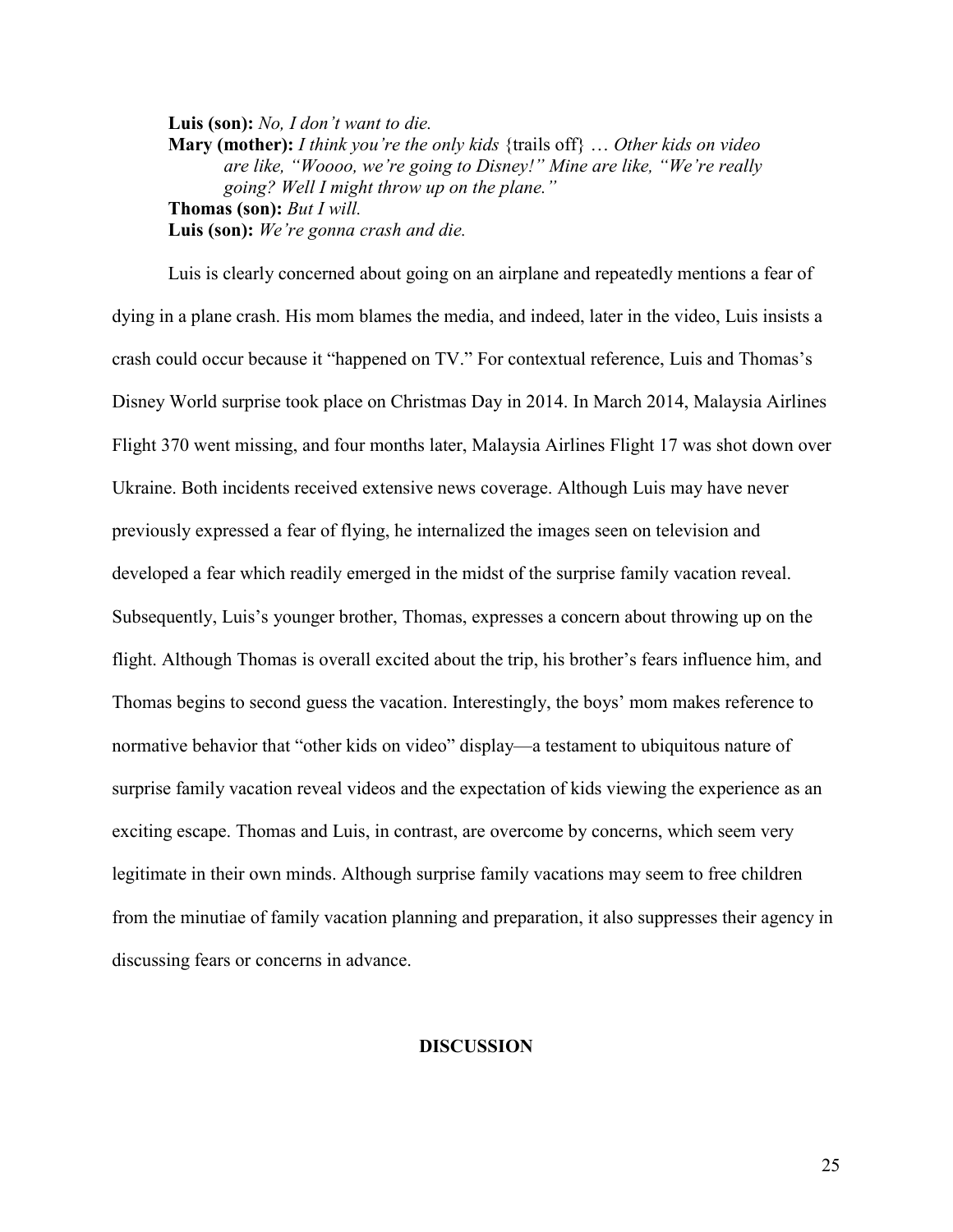Surprising children with family vacations is not a new phenomenon; however, the pervasiveness of social media and video-capturing technology increasingly provides a stage for families to immortalize the drama of the 'big reveal' performance. When revealing surprise family vacations, families perform romanticized practices that are shaped by cultural ideals and expectations. The overarching normative expectation is that children will be grateful recipients of the surprise vacation experience. However, drawing from previous work on performance in tourism, this study unveils the embodied tensions that can arise as families enact performance practices in surprise family vacations—executing the reveal, announcing the destination, and reacting to the surprise. As children's actual behaviors and reactions misalign with culturally shaped expectations, this study reflects a snapshot of how families discuss tourism related topics, in situ. The findings of this study hold implication for performance theory and child-centered tourism perspectives, for marketers and parents, and for methodological approaches in researching family tourism.

#### *Theoretical Implications*

This research extends existing literature on performance theory in tourism by revealing children's embodied experiences of *becoming* tourists. Positioning a family vacations as an offering or surprise *for* the children is distinct from previous research, which suggests family vacations are co-created and motivated by parents' desire for escape (Gram, 2007; Kang, Hsu, and Wolfe, 2003). Surprise gifts are considered superior to anticipated gifts (McGrath, Sherry, and Levy, 1993); however, in the experiential context of surprise family vacations, unanticipated risks may emerge in waiting to tell children about a vacation until the night- or day-of departure. These findings further reinforce ways in which tensions emerge in family vacations, particularly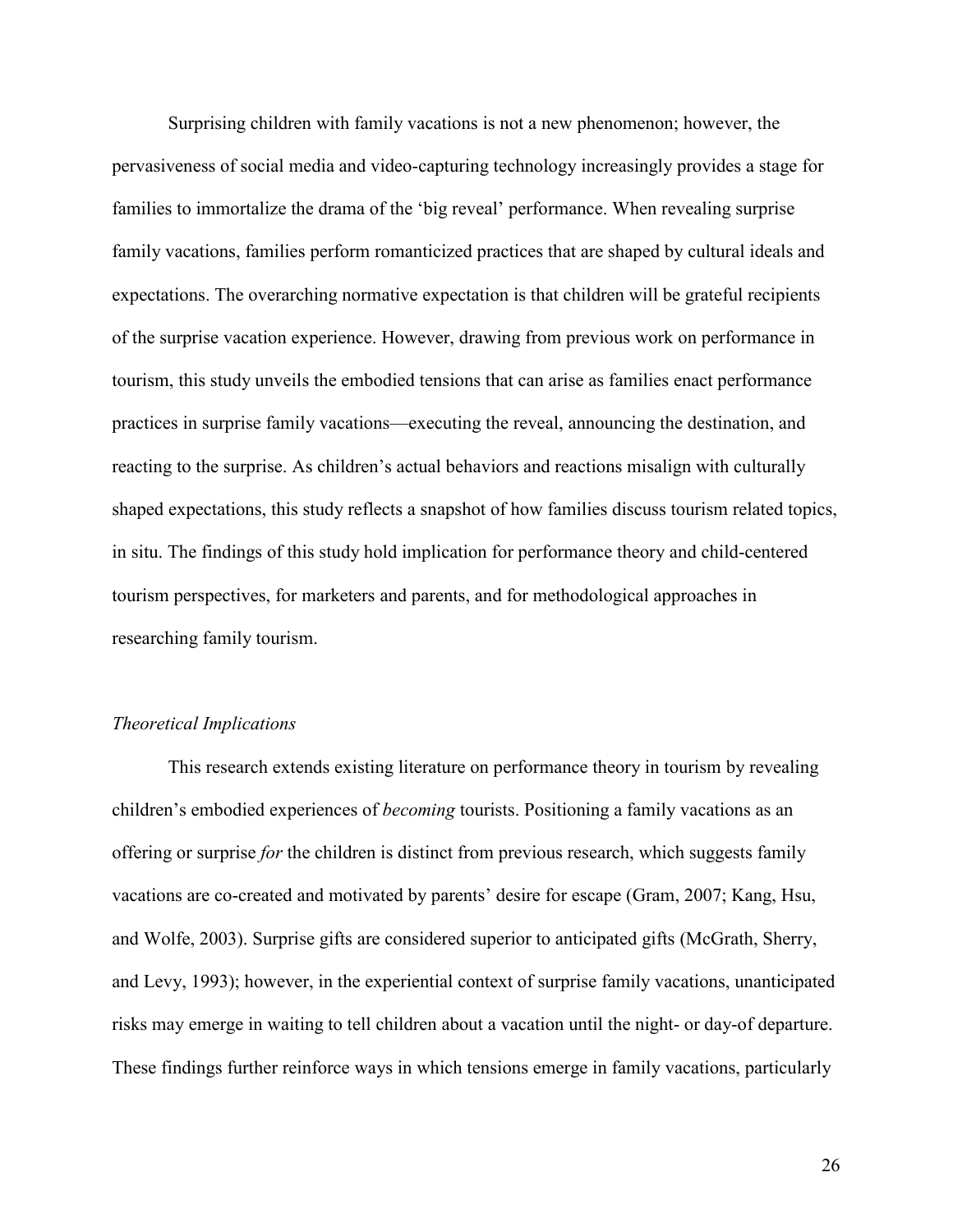for mothers (Backer and Schänzel, 2013). Extending this research, the current study demonstrates how children embody stresses in the midst of vacationing as well. In the context of surprise family vacations, children are not directly involved in trip planning discussions. Their anxieties and questions about travel emerge all at once in the midst of the surprise vacation reveal. As children age, they become more directly engaged in family tourism decisions (Thornton, Shaw, and Williams, 1997). Extending Singh and Nayak's (2014) work, this research offers a real-time snapshot of how children, of many ages, engage in family tourism conflicts around logistics, preparedness, and other elements of a family trip, which also likely take place prior to a non-surprise family vacation. Younger children seemed more concerned about logistics (e.g., missing events, flying on an airplane), but they were also more likely to respond with very thrilled, overjoyed, emotional reactions. Perhaps this suggests older children are better at regulating their emotions and are less likely to experience surprise, supporting previous research (Bartsch and Estes, 1997; Kieras, et al., 2005).

Tourist performances are created through anticipating future vacations and reflecting on past ones (Bærenholdt et al., 2017). Relative to their adult counterparts, young consumers have limited previous vacationing experience from which to draw. While this study is not explicitly centered on communication strategies, its findings offer evidence of how families communicate about vacations—particularly questions and concerns that young children may have. The surprise family vacation reveal is expected to be highly choreographed and readily accepted by children. In reality, the performative display may face push back from children who may express fears, frustration, and skepticism. Thus, the underlying motives for parents to surprise their children with family vacations may result in unintended consequences when children do not react in the preferred scripted manner. In contrast to previous work on family tourism, surprise family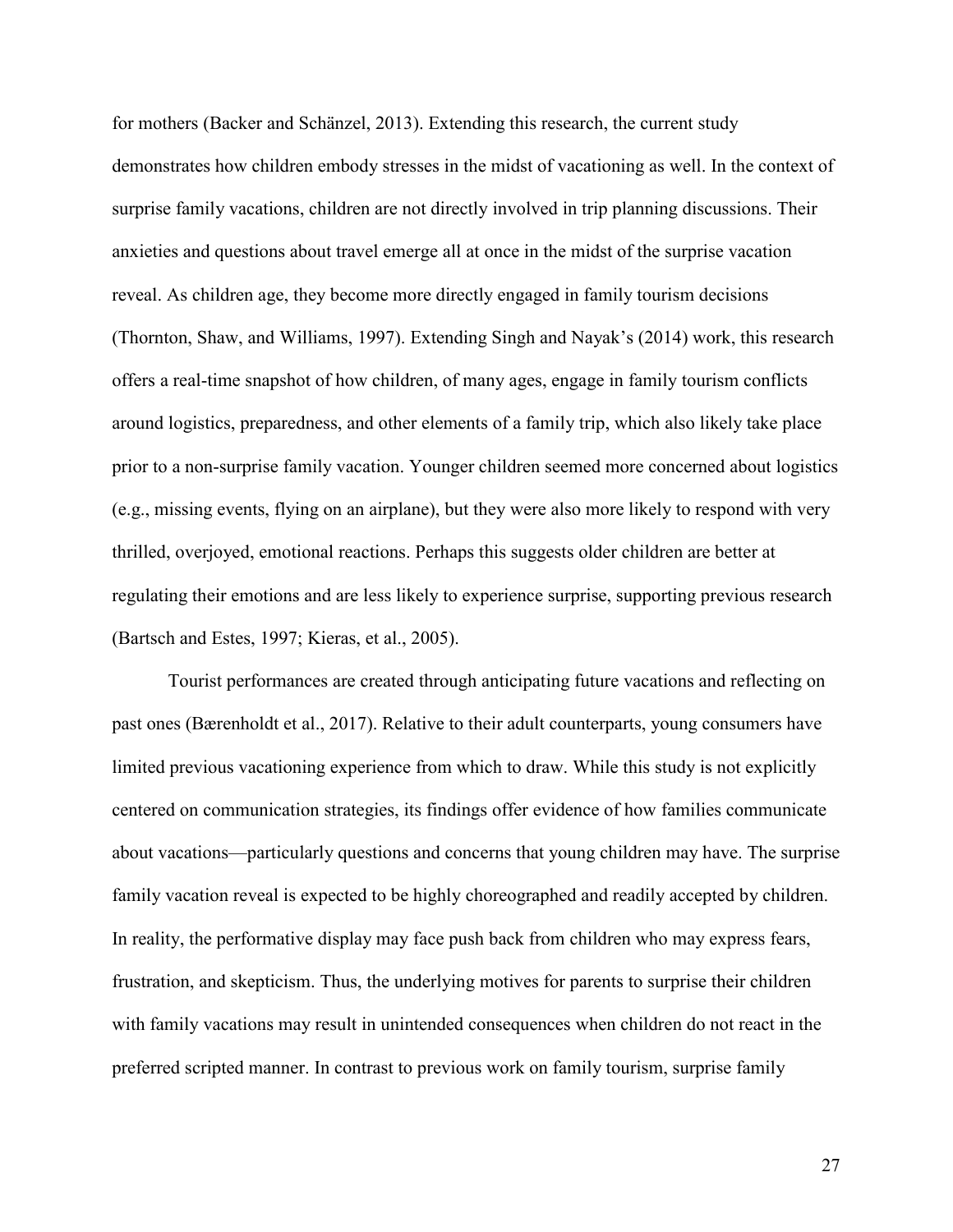vacations capture instances in which children are intentionally removed from the family holiday planning process. In Gram's (2007, p. 23) study of children as co-decision makers in the family vacation planning process, one parent notes, "…it is of course also easier to implement [a family holiday] and the enthusiasm is of course completely different than if we had forced [our daughter] onto a holiday." Indeed, forcing children into a family vacation undermines parents' desires to please their children and create positive travel moments for them (Li, Wang, Xu, and Mao, 2017). Yet, surprise family vacations are paradoxically forced upon children. Guided by the belief that children will be grateful beneficiaries of a surprise trip, parents handle all of the tasks and activities leading up to the family vacation. One might assume parents have the sole burden of stressors in surprise family vacations; however, as demonstrated by the findings, children experience tourism-related stresses as well.

# *Practical Implications*

Children are becoming more sophisticated tourism consumers, and modern families increasingly seek experiential vacations (Schänzel and Yeoman, 2015). This study offers a foundational point from which future research might examine performance and embodied experiences in the context of family tourism. Material and performative practices of family vacations begin even before a family enters its tourist destination. In line with previous work on performance in tourism (Bærenholdt et al., 2017; Coleman and Crang, 2002; Edensor, 2000), anticipation is a key element in family tourism. Surprise family vacations limit the duration of and opportunity for anticipation among children. In contrast, parents anticipate and look forward to the surprise vacation reveal itself. Surprise family vacations become an impetus for marketplace purchases, as parents prepare a big reveal for their children. They rely on offerings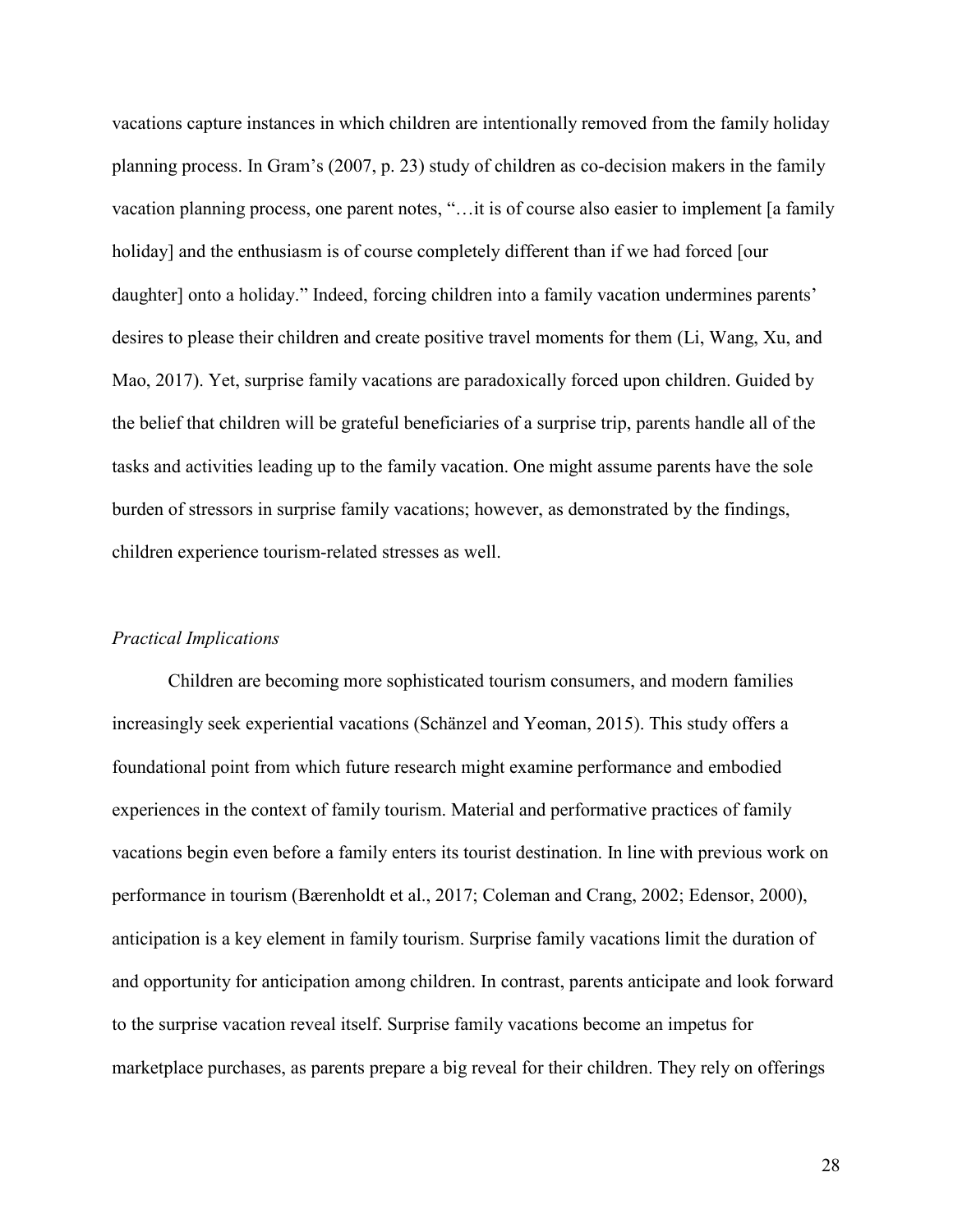such as stuffed animals of Disney characters, pre-purchased boarding passes, and other products to assist in tangibilizing the vacation prior to its official start. Families also turn to marketplace services, such as the instance in which a Princess Anna actress was hired to pre-record a custom video. Service providers and retailers may provide offerings for families to easily plan surprise family vacations.

In today's family tourism consumer culture, an increased pressure is placed on parents to not only plan a memorable vacation but also to plan an exciting reveal. In turn, children may not have a reference point for how they are supposed to behave or react. Cullingford (1995, p. 121) states, children "submit to whatever choices their parents make, and that they have little secondary influence on their parents' particular choice of holiday destination." While that may be true, the findings presented here demonstrate the nuanced and tense conversations families may have as children submit to their parents' choices—even when the destination is a culturally idealized one (e.g., Disneyland, Universal Studios). Parents should be mindful of their children's unique personalities and potential reactions, as kids may feel confused, or even betrayed, when vacation plans are announced unexpectedly. Parents might also consider how they discuss vacationing with their children, in general, prior to a surprise vacation. Talking points might include: How would you feel if we went on a sudden vacation? Where would you like to go on a vacation? What would be important things to pack for a vacation? Parents might also gauge how their children feel about potential disruptions to their routine (e.g., missing school) or travelbased fears (e.g., going on an airplane). Lastly, parents should recognize that 'successful' surprises are subjective, and a variety of factors might influence children's reactions.

# *Methodological Implications*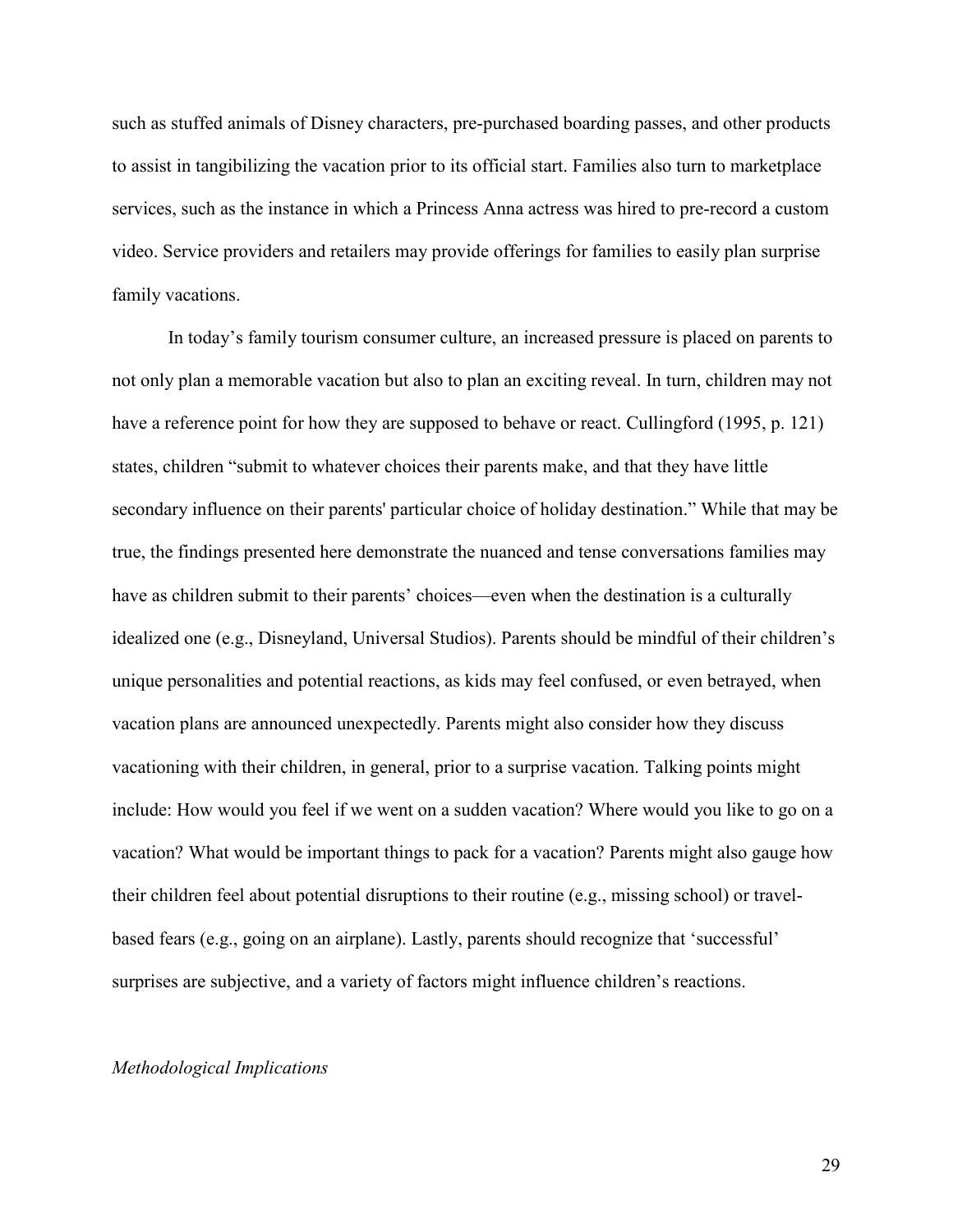Family tourism research has a methodological tendency to ask parents with young children to voice their adult perspectives, rather than capturing the experiences of the children themselves (Khoo-Lattimore, 2015). That is, children's voices in family tourism research are largely absent (Poria and Timothy, 2014). Methodologically, this paper reveals the experiential insights which can be garnered from YouTube. YouTube is unique in that it makes publicly available what is often privately experienced. Prior to the advent of social media, videos like the ones used in this study would have been stored away in family homes—in drawers under the television or a box in the garage. YouTube provides a platform for researchers to examine consumers' lived experiences as they happened. In the context of researching young consumers, this is particularly exciting given the challenges of capturing children's authentic voices (Banister and Booth, 2005; Cody, 2015). New mediated technologies offer a frontier for marketing scholars to examine young consumers' lived experiences. With an increase in 'sharenting' culture, families are increasingly sharing the day-to-day experiences of their children (Steinberg, 2016). Notably, children are increasingly turning to social media platforms to share their own lived experiences, independent of their parents. Social media platforms offer potential for capturing young consumers' voices, in their real-time lived experiences. That is not to say researchers should exploit children and families' online lives, without restraint. Ethical debates and privacy concerns accompany the rights of children in online spaces (Canosa and Graham, 2016). Scholars must weight considerations for children's privacy and safety protections above the appropriateness of social media platforms (e.g., YouTube) as data collection sites.

# **LIMITATIONS AND OPPORTUNITIES FOR FUTURE RESEARCH**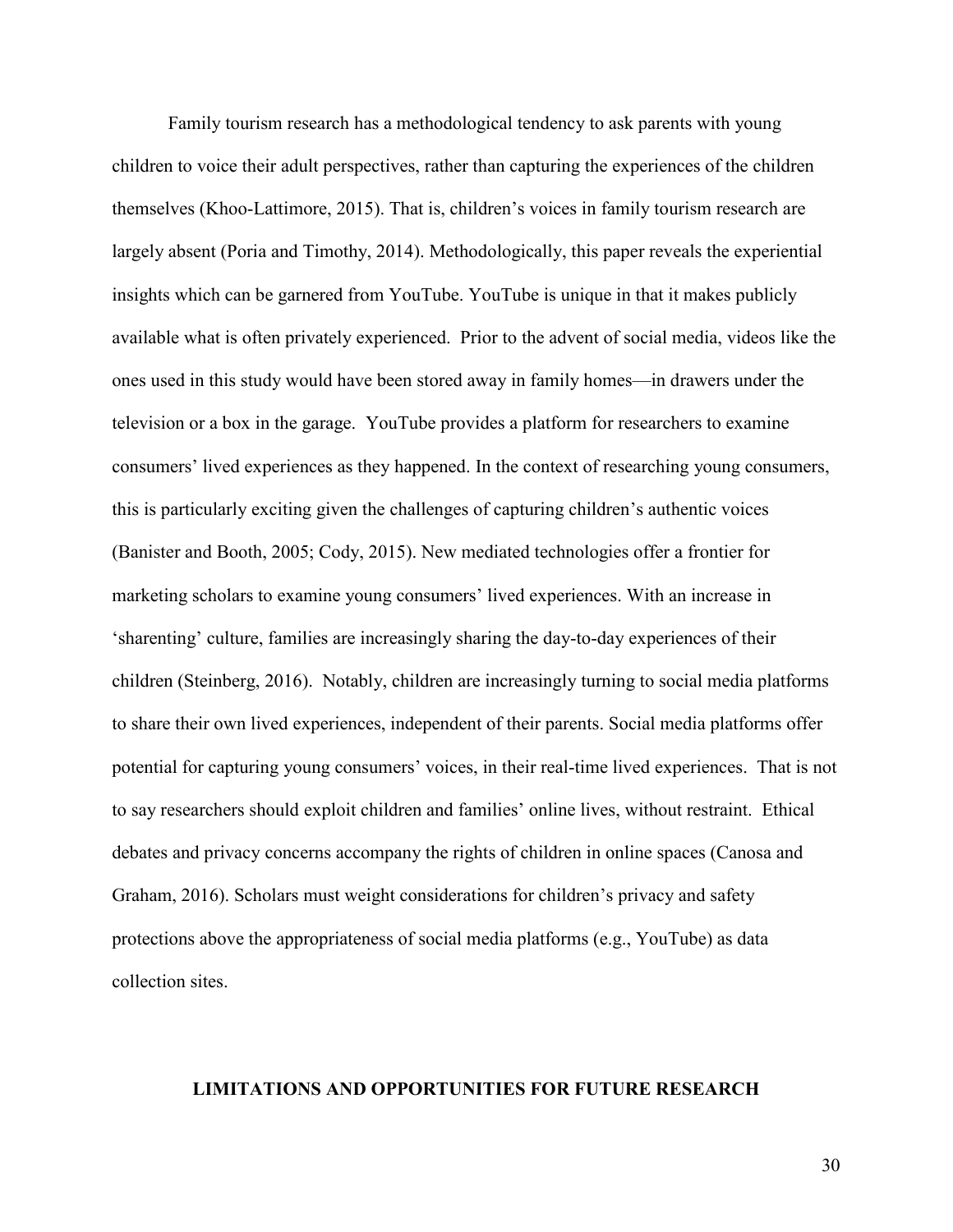The current study centers on analyzing the moment in which children discover they are going on a surprise family vacation. While this approach captures a lived moment in time, it is limited by overlooking potential antecedents and consequences of surprise family vacations. That is, why might parents choose to surprise their children? What antecedents might influence children's reactions? Similarly, how do families' experiences on vacation unfold following a surprise vacation reveal? How do families cope with tensions over time, not just in the moment? Future research might take an experimental approach to better understanding young consumers' perceptions of surprise vacations versus non-surprise (e.g., planned) vacations. More holistically, to understand families' experiences over time, future research should use longitudinal qualitative methods (e.g., interviews, ethnography) to investigate young consumers' and parents' tourism experiences in situ. Such integrated methods would offer a contextualized perspective of surprise family vacations and their evolution over time.

Additionally, the current study only explored videos posted to YouTube, when in fact, many families may record their experiences but choose not to post them online, or may choose to post them on more private social media sites (e.g., Facebook, Instagram). Videos uploaded publically to YouTube may only represent the cutest, funniest, or most endearing experiences. Recognizing this potential bias in the platform, future research should better understand why and how families choose to share their tourism related experiences, across a variety of platforms. Why do some videos and photographs make the cut when others do not? As social media and video recording tools become increasingly ubiquitous, particularly as tech-savvy Millennial parents come of age, it is important to understand how technology and shareability influence family tourism experiences. The current paper aims to focus on the children's experiences, in the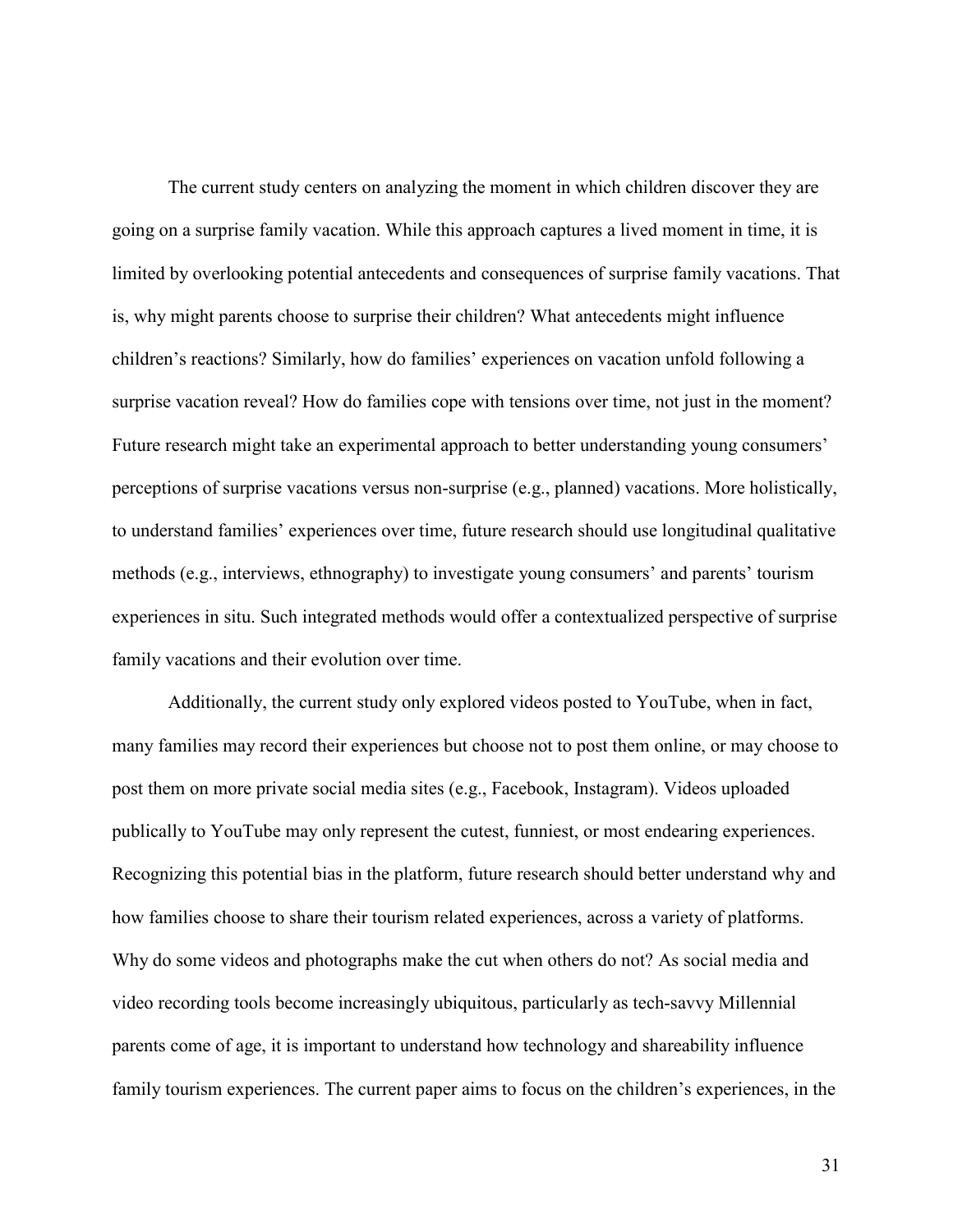moment; however, future research might build on this study to address why parents engage in 'sharenting' practices around tourism, and how such shared, technology-mediated experiences influence family tourism.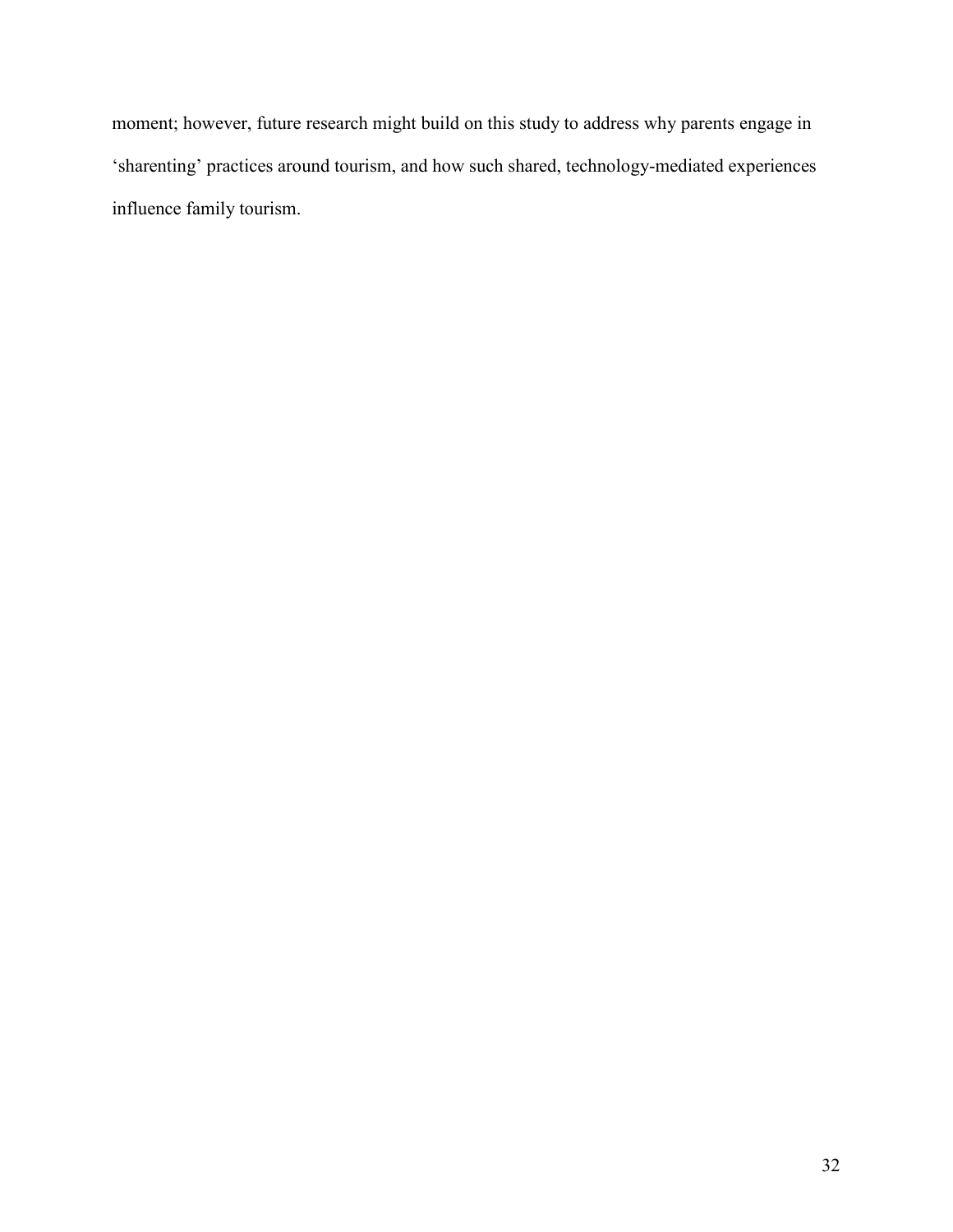# **REFERENCES**

Aleti Watne, T., Brennan, L. and Winchester, T.M. (2014), "Consumer socialization agency: implications for family decision-making about holidays*," Journal of Travel & Tourism Marketing*, Vol. 31, No. 6, pp.681-696.

Arnold, S. J., and Fischer, E. (1994), "Hermeneutics and consumer research," *Journal of Consumer Research*, Vol. *21*, No. 1, pp. 55-70.

Bærenholdt, J. O., Haldrup, M., Larsen, J., and Urry, J. (2017), *Performing Tourist Places*, Routledge, New York, NY.

Backer, E., and Schänzel, H. (2013), "Family holidays—Vacation or obli-cation?," *Tourism Recreation Research*, Vol. 38, No. 2, pp. 159-173.

Banister, E. N., and Booth, G. J. (2005), "Exploring innovative methodologies for child-centric consumer research," *Qualitative Market Research: An International Journal*, Vol. *8*, No. 2, pp. 157-175.

Bartsch, K. and Estes, D. (1997), "Children's and adults' everyday talk about surprise," *British Journal of Developmental Psychology*, Vol. 15, No. 4, pp.461-475.

Canosa, A., & Graham, A. (2016), "Ethical tourism research involving children," *Annals of Tourism Research*, Vol. 61, No. 4, pp. 219-221.

Chenail, R. J. (2011), "YouTube as a qualitative research asset: Reviewing user generated videos as learning resources," *The Qualitative Report*, Vol. *16*, No. 1, pp. 229-235.

Cody, K. (2015), "Hearing muted voices: The crystallization approach to critical and reflexive child-centric consumer research," *Young Consumers*, Vol. *16*, No. 3, pp. 281-300.

Coleman, S., and Crang, M. (2002), *Tourism: Between Place and Performance*, Berghahn Books, New York, NY.

Corbin, J., and Strauss, A. (2015), *Basics of Qualitative Research*, SAGE Publications, Thousand Oaks, CA.

Coleman, S., and M. Crang, eds. (2002), *Tourism: Between place and performance*. Berghahn Books.

Cullingford, C. (1995), "Children's attitudes to holidays overseas," *Tourism Management*, Vol. *16*, No. 2, pp. 121-127.

Dinhopl, A. and Gretzel, U. (2016), "Selfie-taking as touristic looking," Annals of Tourism Research, Vol. 57, No. 3, pp.126-139.

Edensor, T. (2000), "Staging tourism: Tourists as performers," *Annals of Tourism Research*, Vol. 27, No. 2, pp. 322-344.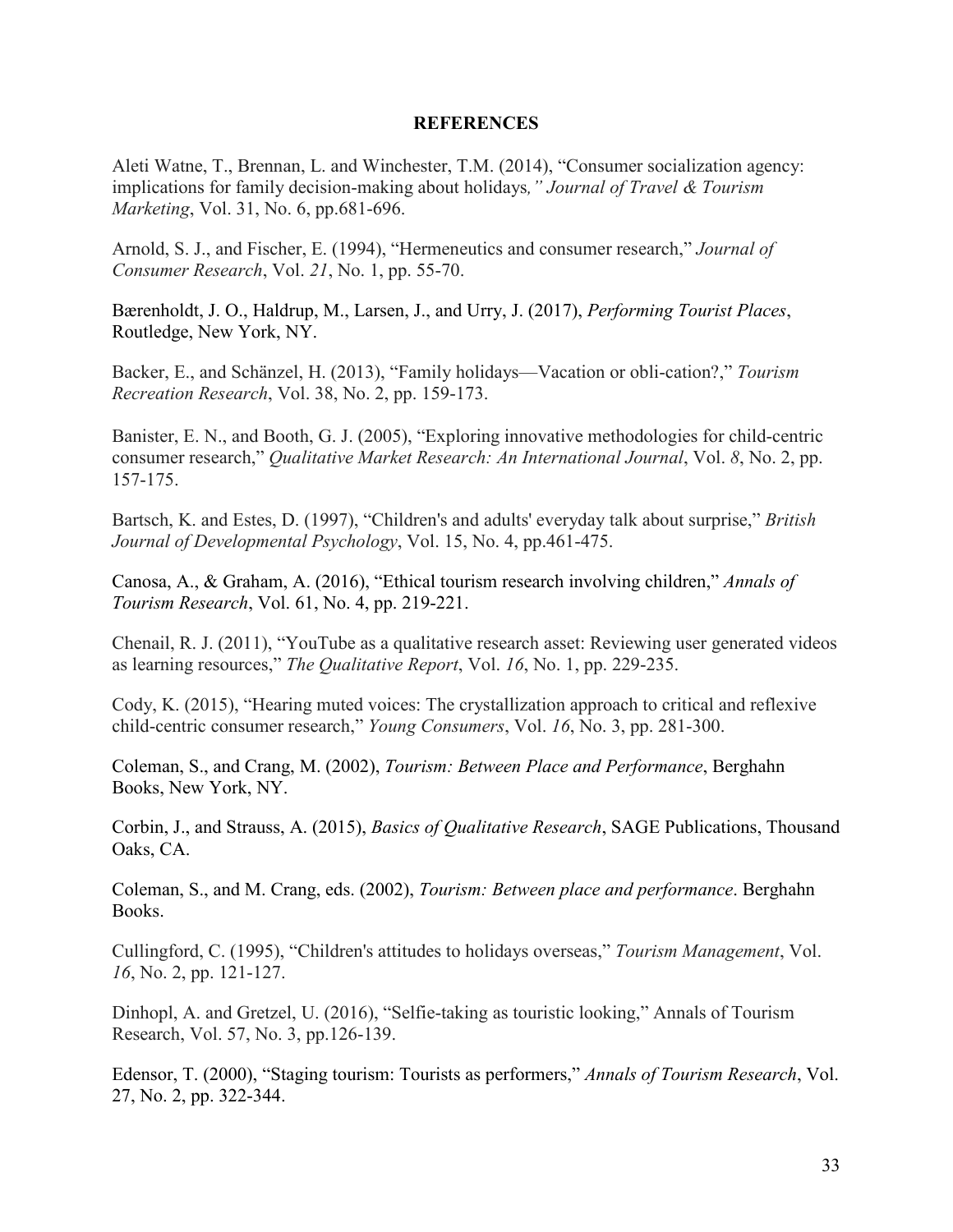Ek, R., Larsen, J., Hornskov, S. B., and Mansfeldt, O. K. (2008), "A dynamic framework of tourist experiences: Space-time and performances in the experience economy," *Scandinavian Journal of Hospitality and Tourism*, Vol. 8, No. 2, pp. 122-140.

Foxman, E.R., Tansuhaj, P.S. and Ekstrom, K.M. (1989), "Family members' perceptions of adolescents' influence in family decision making," *Journal of Consumer Research*, Vol. 15, No. 4, pp.482-491.

Goffman, E. (1959), *The presentation of self in everyday life*, New York: Anchor Books.

Gram, M. (2005). "Family holidays. A qualitative analysis of family holiday experiences," *Scandinavian Journal of Hospitality and Tourism*, Vol. 5, No. 1, pp. 2-22.

Gram, M. (2007), "Children as co-decision makers in the family? The case of family holidays," *Young Consumers*, Vol. 8, No. 1, pp. 19-28.

Hastings, D. (2013), "Little girl who was Internet sensation loses it again when parents say, 'We're going to Disneyland!' — but her 2-year-old sister is not amused," *Daily News*, accessed at: [http://www.nydailynews.com/news/national/girl-internet-darling-joyous-sobbing-meltdown](http://www.nydailynews.com/news/national/girl-internet-darling-joyous-sobbing-meltdown-toddler-sister-steals-show-time-article-1.1468394)[toddler-sister-steals-show-time-article-1.1468394.](http://www.nydailynews.com/news/national/girl-internet-darling-joyous-sobbing-meltdown-toddler-sister-steals-show-time-article-1.1468394)

Iqani, M. and Schroeder, J.E. (2016), "# selfie: digital self-portraits as commodity form and consumption practice, *Consumption Markets & Culture*, Vol. 19, No. 5, pp.405-415.

Kang, S. K., Hsu, C. H., and Wolfe, K. (2003), "Family traveler segmentation by vacation decision-making patterns," *Journal of Hospitality & Tourism Research*, Vol. *27*, No. 4, pp. 448- 469.

Kensbock, S., Jennings, G., Bailey, J. and Patiar, A. (2016), "Performing: Hotel room attendants' employment experiences," *Annals of Tourism Research*, Vol. 56, No. 1, pp.112-127.

Khoo-Lattimore, C. (2015), "Kids on board: Methodological challenges, concerns and clarifications when including young children's voices in tourism research," *Current Issues in Tourism*, Vol. 18, No. 9, pp. 845-858.

Khoo-Lattimore, C., Prayag, G., and Cheah, B. L. (2015), "Kids on board: Exploring the choice process and vacation needs of Asian parents with young children in resort hotels," *Journal of Hospitality Marketing & Management*, Vol. 24, No. 5, pp. 511-531.

Kieras, J.E., Tobin, R.M., Graziano, W.G. and Rothbart, M.K. (2005), "You can't always get what you want: Effortful control and children's responses to undesirable gifts," *Psychological Science*, Vol. 16, No. 5, pp. 391-396.

Larsen, J. (2005), "Families seen sightseeing: Performativity of tourist photography," *Space and culture*, Vol. 8, No. 4, pp.416-434.

Larsen, J., and Urry, J. (2011), "Gazing and performing," *Environment and Planning D: Society and Space*, 29(6), 1110-1125.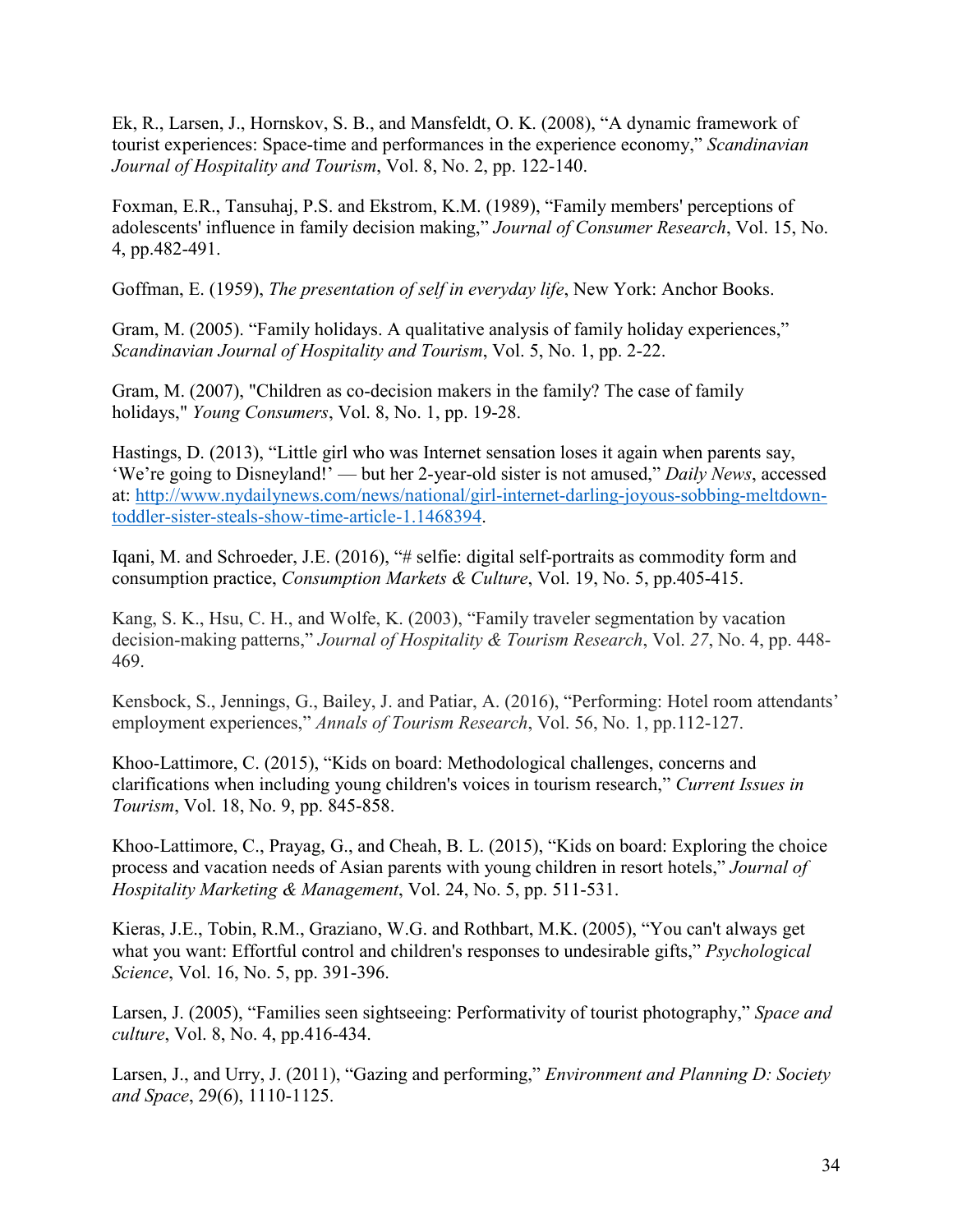Li, M., Wang, D., Xu, W., and Mao, Z. (2017), "Motivation for family vacations with young children: anecdotes from the Internet," *Journal of Travel & Tourism Marketing*, Vol. 34, No. 8, pp. 1047-1057.

Light, D. (2009), "Performing Transylvania: Tourism, fantasy and play in a liminal place," *Tourist Studies*, Vol. 9, No. 3, pp. 240-258.

Masten, D. L., and Plowman, T. M. (2003), "Digital ethnography: The next wave in understanding the consumer experience," *Design Management Review*, Vol. *14*, No. 2, pp. 75- 81.

McGrath, M.A., Sherry, J.F., and Levy, S.J. (1993), "Giving voice to the gift: the use of projective techniques to recover lost meanings," *Journal of Consumer Psychology*, Vol. 2, No. 2,171-191.

Miles, M. B., and Huberman, A. M. (1994), *Qualitative Data Analysis: An Expanded Sourcebook*, SAGE Publications, Thousand Oaks, CA.

Paay, J., Kjeldskov, J., Skov, M. B., & O'Hara, K. (2013), "F-formations in cooking together: A digital ethnography using YouTube," *14th International Conference on Human-Computer Interaction (INTERACT)*, Sep 2013, Cape Town, South Africa.

Pace, S. (2008), "YouTube: an opportunity for consumer narrative analysis?," *Qualitative Market Research: An International Journal*, Vol. 11, No. 2), pp. 213-226.

Patton, M. Q. (2005), *Qualitative Research*, John Wiley & Sons, Ltd., Hoboken, NJ.

Poria, Y., and Timothy, D. J. (2014), "Where are the children in tourism research?," *Annals of Tourism Research*, Vol. *47*, pp. 93-95.

Schänzel, H. A., and Yeoman, I. (2015), "Trends in family tourism," *Journal of Tourism Futures,* Vol. 1, No. 2, pp.141-147.

Singh, R., and Nayak, J. K. (2014), "Peer interaction and its influence on family purchase decision: A study among Indian teenagers," *Vision*, Vol. *18*, No. 2, pp. 81-90.

Spiggle, S. (1994), "Analysis and interpretation of qualitative data in consumer research*," Journal of Consumer Research*, Vol. 21, No. 3, pp.491-503.

Snelson, C. (2015), "Vlogging about school on YouTube: An exploratory study," *new media & society*, Vol. *17*, No. 3, pp. 321-339.

Steinberg, S. B. (2016), "Sharenting: Children's Privacy in the Age of Social Media," *Emory Law Journal*, Vol. 66, pp. 840-883.

Therkelsen, A. (2010), "Deciding on family holidays—role distribution and strategies in use," *Journal of Travel & Tourism Marketing*, Vol. 27, No. 8, pp. 765-779.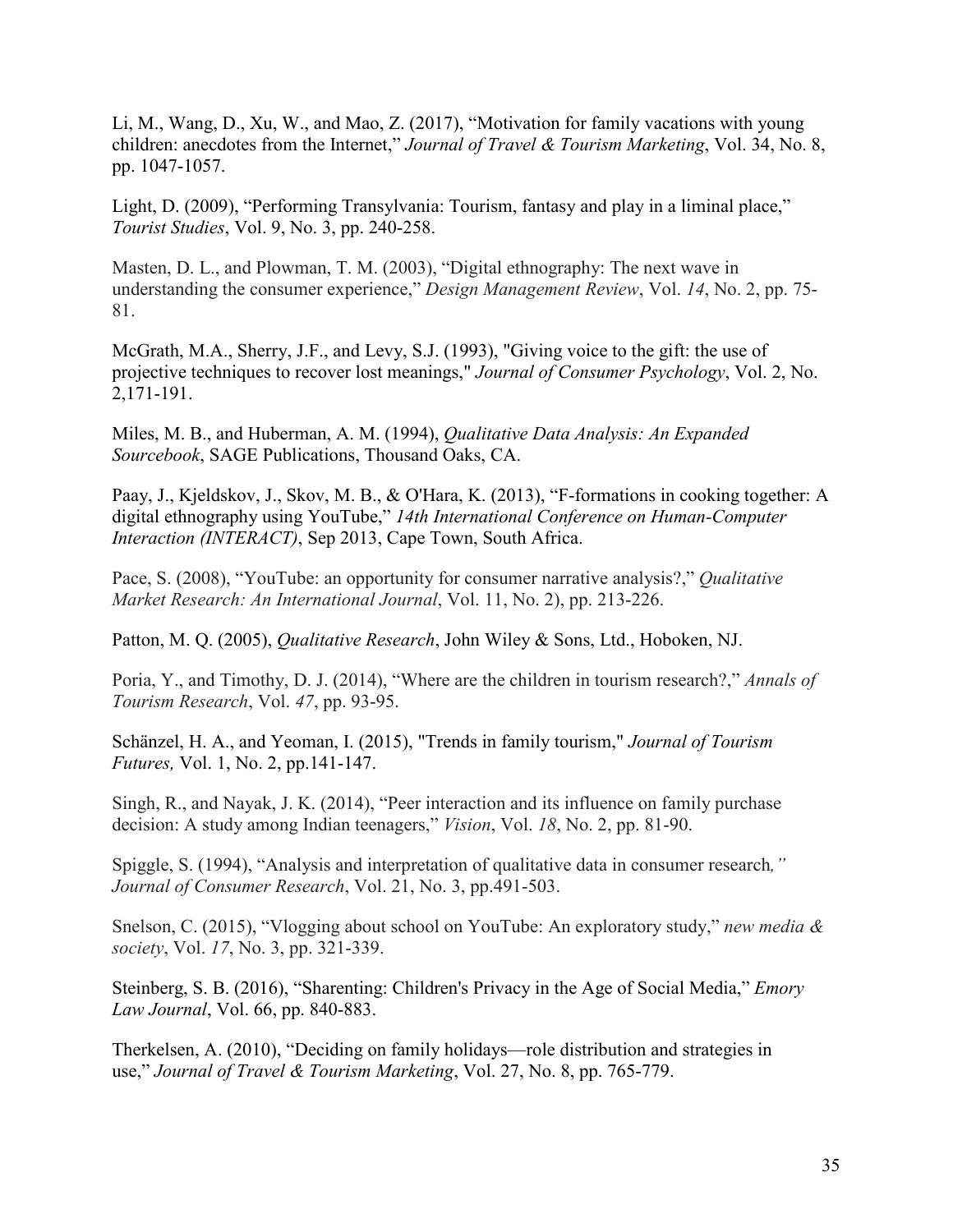Therkelsen, A., and Lottrup, M. (2015), "Being together at the zoo: Zoo experiences among families with children," *Leisure Studies*, Vol. 34, No. 3, pp. 354-371.

Thompson, C. J. (1997), "Interpreting consumers: a hermeneutical framework for deriving marketing insights from the texts of consumers' consumption stories," *Journal of Marketing Research*, Vol. 34, No. 4, pp. 438-455.

Thornton, P. R., Shaw, G., and Williams, A. M. (1997), "Tourist group holiday decision-making and behaviour: The influence of children," *Tourism Management*, Vol. 18, No. 5, pp. 287-297.

Topinka, A. (2015), "No-fail tips for pulling off a surprise vacation," *TravelingMom.com*, accessed at: https://www.travelingmom.com/travel-tips/no-fail-tips-pulling-off-surprise-familyvacation/.

Wu, K. L., Holmes, K., & Tribe, J. (2010), 'Where do you want to go today?'An analysis of family group decisions to visit museums, *Journal of Marketing Management*, Vol. 26, No. 7-8, 706-726.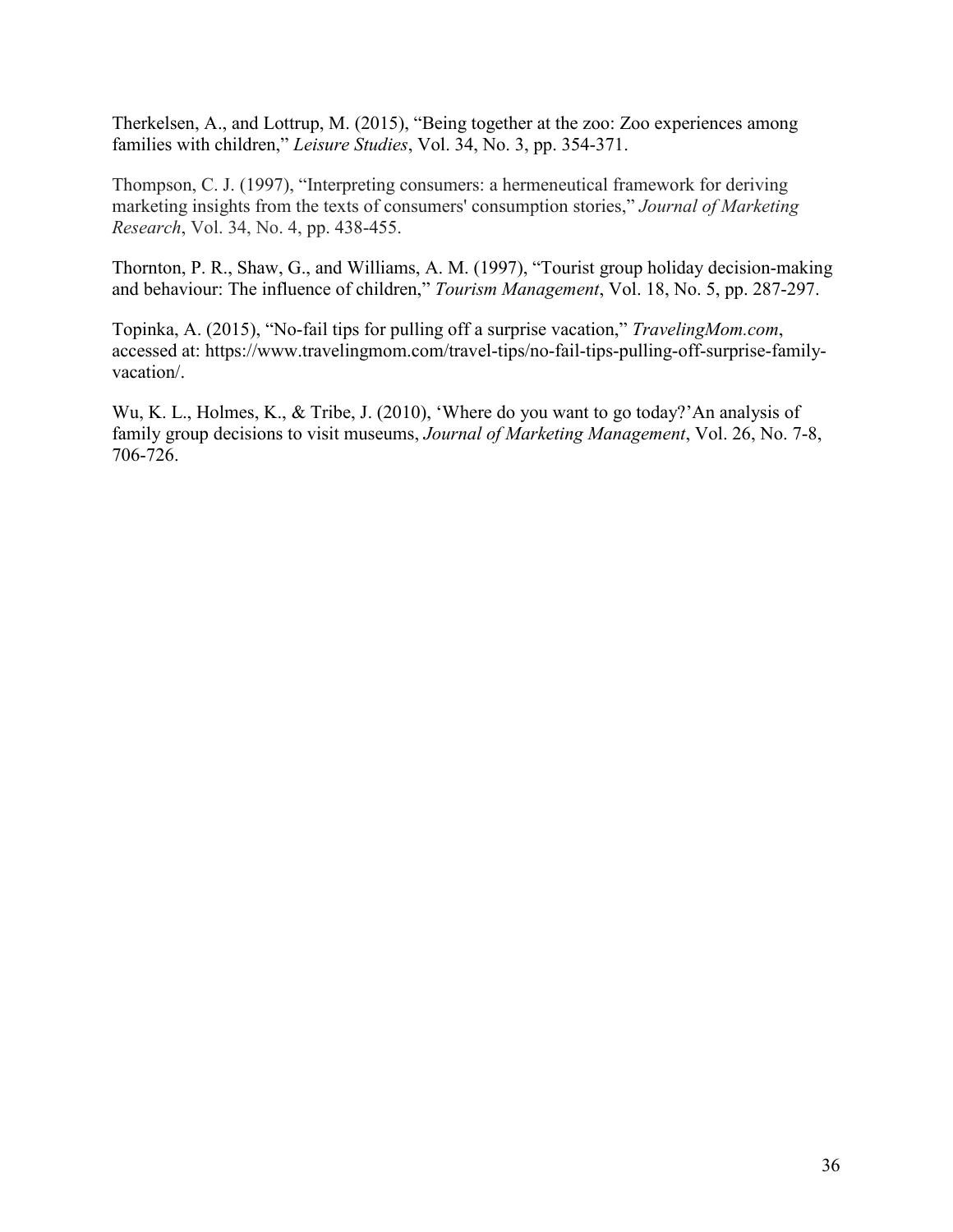| Child(ren)<br>and Ages*                                                                                   | Country<br>of<br>Origin | <b>Destination</b>                                     | Location<br>of Reveal                                    | <b>Video</b><br>Length | Year<br><b>Posted</b> | <b>Description of</b><br><b>Reveal</b>                                                                                                                                                                   |
|-----------------------------------------------------------------------------------------------------------|-------------------------|--------------------------------------------------------|----------------------------------------------------------|------------------------|-----------------------|----------------------------------------------------------------------------------------------------------------------------------------------------------------------------------------------------------|
| Madison, age 4                                                                                            | <b>USA</b>              | Disneyland in<br>California,<br><b>USA</b>             | In family<br>home                                        | 5:22                   | 2014                  | Madison's mother<br>and father give her<br>a bookbag filled<br>with Disney<br>themed goodies<br>and ask her to<br>guess where they<br>are going.                                                         |
| Jackson, age 5<br>Vee, age 5                                                                              | <b>USA</b>              | Disney World<br>in Orlando,<br>Florida, USA            | In backseat<br>of family<br>car                          | 2:51                   | 2010                  | Jackson and Vee<br>are surprised with<br>a trip to Disney<br>World, which they<br>discover as they<br>see the entrance.                                                                                  |
| Aaron, ~age 5<br>Diana, $\sim$ age 8                                                                      | England                 | Majorca, Spain                                         | In backseat<br>of family<br>car                          | 1:41                   | 2017                  | Children were told<br>they were going on<br>vacation in<br>Cornwall, UK;<br>their dad gives<br>them the boarding<br>passes for Spain on<br>the way to the<br>airport.                                    |
| Jeannie, age 6                                                                                            | England                 | Disney World<br>in Orlando,<br>Florida, USA            | At home; at<br>airport; on<br>airplane; in<br>rental car | 16:47                  | 2016                  | Jeannie believes<br>they are going to<br>Spain; she does not<br>discover she is in<br>Florida until<br>arriving at Disney.                                                                               |
| Hannah, $\sim$ age 6<br>Misha, $\sim$ age 11<br>Kylie, ~age 14<br>Nicole, $\sim$ age 15<br>Lyssa, ~age 17 | Australia               | Vanuatu and<br>New Caledonia<br>on an 11-day<br>cruise | In backseat<br>of family<br>car                          | 2:24                   | 2017                  | Parents told their<br>five daughters they<br>would be going to<br>Coffs Harbour for<br>the week. When<br>they pull into the<br>cruise ship<br>terminal, they give<br>the girls their<br>boarding passes. |

Table 1. Subset of Sample for Contextual Reference of the Data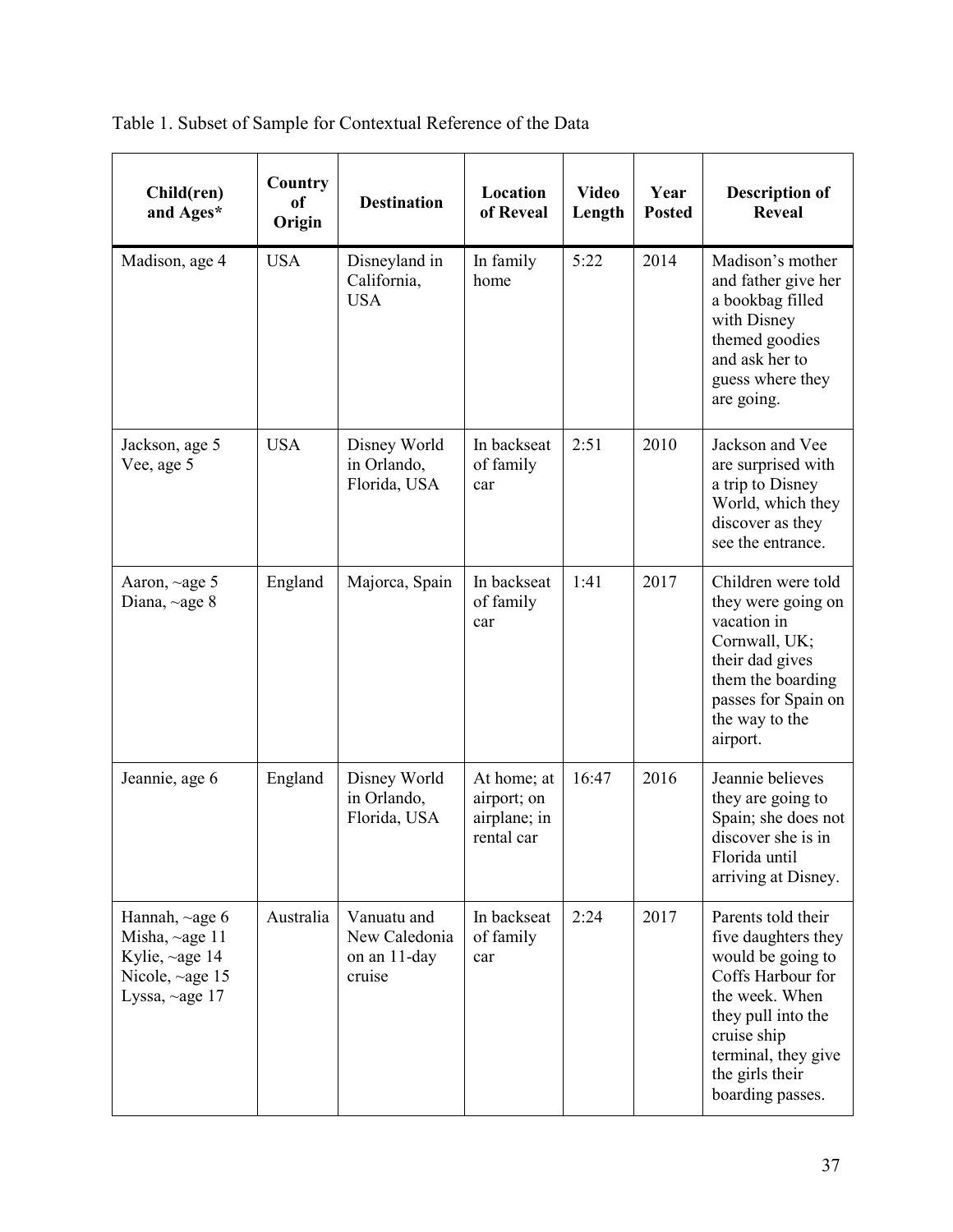| Lauren, $\sim$ age 8<br>Rex, $\sim$ age 9<br>Elaine, $\sim$ age 13                 | <b>USA</b> | Six Flags Over<br>Georgia, USA<br>(amusement<br>and water park)      | In backseat<br>of family<br>car | 1:10 | 2013 | The three<br>children's<br>grandmother<br>makes them ride in<br>the car with towels<br>over their heads;<br>they discover the<br>surprise when they<br>remove the towels. |
|------------------------------------------------------------------------------------|------------|----------------------------------------------------------------------|---------------------------------|------|------|---------------------------------------------------------------------------------------------------------------------------------------------------------------------------|
| Ryan, ~age 8<br>Brady, $\sim$ age 10<br>May, $\sim$ age 12<br>Elena, $\sim$ age 15 | <b>USA</b> | Hawaii, USA                                                          | In family<br>home               | 1:50 | 2016 | Parents wake<br>children up around<br>5 a.m. and ask<br>them, "What do<br>you think about<br>not going to school<br>today? How<br>about we go to<br>Hawaii?"              |
| Nick, age 9<br>Alison, age 14<br>Mike, age 15                                      | <b>USA</b> | Disney World<br>in Orlando,<br>Florida, USA                          | In backseat<br>of family<br>car | 1:35 | 2016 | Mother and father<br>told the three<br>children they were<br>going to see their<br>old house in<br>Tennessee                                                              |
| Pierre, age 12                                                                     | Ireland    | Spain                                                                | In parking<br>lot of<br>airport | 2:53 | 2017 | Pierre believes he<br>is dropping his<br>grandparents off at<br>the airport; his dad<br>surprises him with<br>a boarding pass<br>upon arrival.                            |
| Ella, ~age 14                                                                      | Canada     | Wizarding<br>World of Harry<br>Potter in<br>Orlando,<br>Florida, USA | In backseat<br>of family<br>car | 2:08 | 2011 | For Ella's<br>birthday, her<br>parents pre-<br>recorded a 'fake'<br>radio<br>announcement to<br>play in the car.                                                          |

\* Pseudonyms are used. Exact ages are provided, when available. Where  $(\sim)$  is denoted, age is estimated through two independent coders.